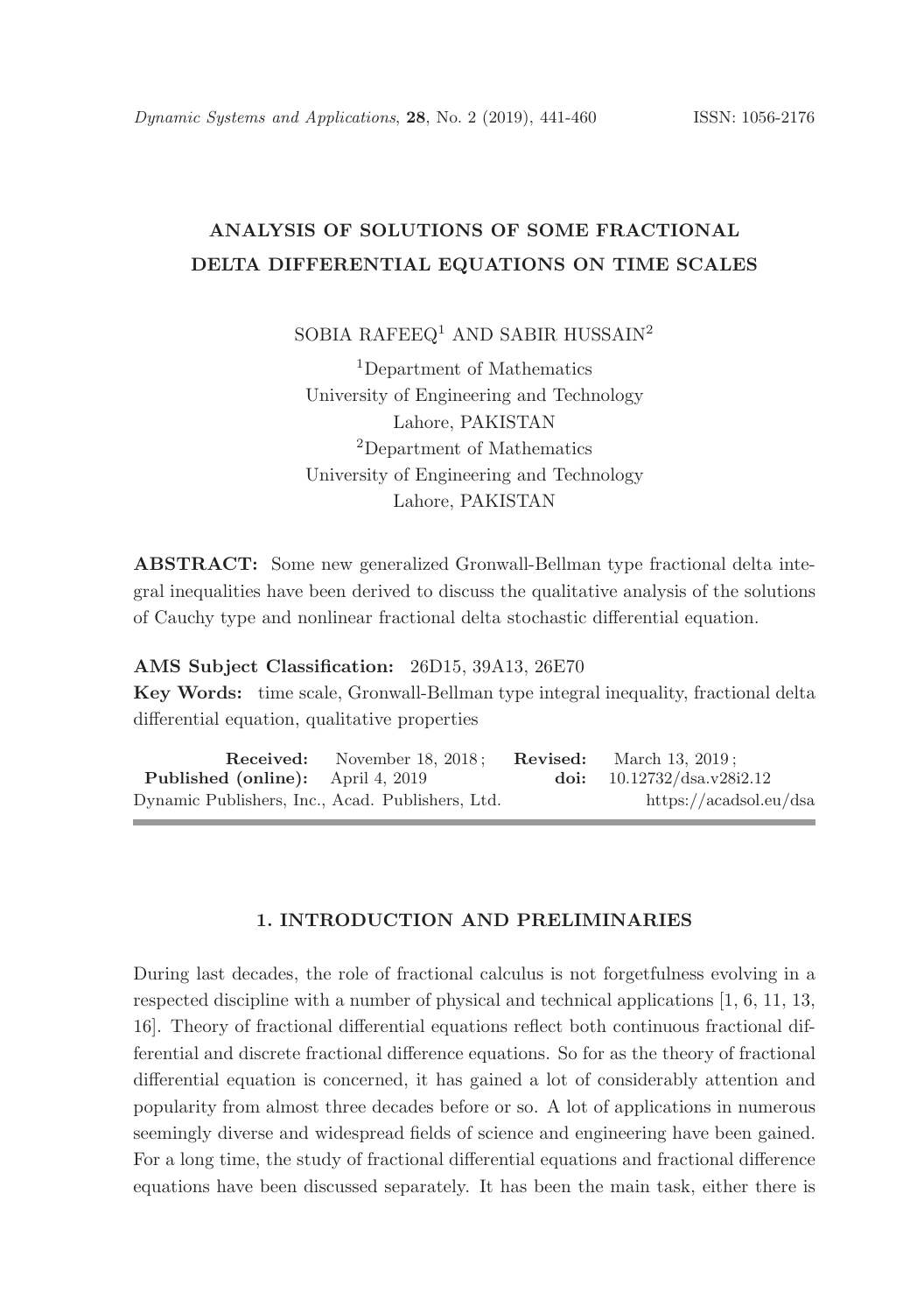a unification between differential and difference calculus? Ultimate answer to this task was proposed by Stephen Hilger[7] in 1988 by introducing a new theory so called "Theory of time scales" Recently, some authors studied fractional calculus on time scales [2, 10, 12, 14]. Bastos[2] has defined the  $\Delta$ −integral and  $\Delta$ −derivative on time scales by Laplace transform. Recently, Jiang Zhu et al.[17] introduced the concept of fractional ∆−derivative and fractional ∆−integral by use of fractional order power functions on time scales so called "Riemann-Liouville fractional ∆−derivative of nonnegative order α" and "Riemann-Liouville fractional ∆−integral of nonnegative order  $\alpha$ ", respectively.

On the other hand, the role of inequalities is significant to discuss the qualitative and quantitative behavior of the solution of differential and difference equations. Our aim is to construct fractional Gronwall-Bellman type inequalities on time scales and to structure the fractional  $\Delta$ −stochastic differential equation of Itô−Doob type on time scales in this mode to check the behaviour of the solutions of Cauchy type problem and nonlinear fractional ∆−stochastic differential equation. The paper is arranged in such a manner: In Section 2 some new concepts have been discussed and results regarding to the topic. In Section 3 we investigated some properties of the solutions of certain fractional ∆−differential equations.

Throughout the discussion,  $\mathcal{C}(\mathcal{H}, D)$  represents the class of all continuous functions defined on a set  $\mathcal H$  with range in the set D. Let **R** be the set of real numbers,  $\mathbb T$  be an arbitrary time scale,  $\Re$  the set of all regressive and right dense-continuous functions,  $\mathfrak{R}^+ = \{ p \in \mathfrak{R} : 1 + \mu(\mathfrak{t})p(\mathfrak{t}) > 0, \ \mathfrak{t} \in \mathbb{T} \}, \ [\omega_0, \omega] \subset \mathbb{R}, \ \mathbb{T}_1 := [\omega_0, \omega]_{\mathbb{T}}, \ D_{\Delta, \omega_0}^a$  the Riemann-Liouville fractional  $\Delta$ −derivative of order  $a > 0$ .

**Lemma 1.** [8] Let  $\mathfrak{s} \geq 0$ ;  $\mathfrak{d}_1 \geq \mathfrak{d}_2 \geq 0$ , with  $\mathfrak{d}_1 \neq 0$ . Then, for any  $\mathfrak{a} > 0$ 

$$
\mathfrak{s}^{\frac{\mathfrak{d}_2}{\mathfrak{d}_1}} \leq \frac{\mathfrak{d}_2}{\mathfrak{d}_1} \mathfrak{a}^{\frac{\mathfrak{d}_2 - \mathfrak{d}_1}{\mathfrak{d}_1}} \mathfrak{s} + \frac{\mathfrak{d}_1 - \mathfrak{d}_2}{\mathfrak{d}_1} \mathfrak{a}^{\frac{\mathfrak{d}_2}{\mathfrak{d}_1}}
$$

**Definition 2.** [4] If  $p \in \mathfrak{R}$ , then the  $\Delta$ -exponential function  $e_p : \mathbb{T} \times \mathbb{T} \to \mathbb{R}$  is defined as:

$$
e_p(\mathfrak{t},s) = \exp\left(\int_s^{\mathfrak{t}} \frac{1}{\mu(\omega)} Log\left(1 + \mu(\omega)p(\omega)\right) \Delta \omega\right).
$$

**Definition 3.** [17] The fractional generalized  $\Delta$ −power function  $h_{\alpha} : \mathbb{T} \times \mathbb{T} \to \mathbb{R}$ on time scales is defined as:

$$
h_{\alpha}(\mathfrak{t},\mathfrak{t}_{0})=\mathcal{L}^{-1}\left\{\frac{1}{z^{\alpha+1}}\right\}(\mathfrak{t})
$$

for those suitable regressive  $z \in \mathbb{R}/\{0\}$  such that  $\mathcal{L}^{-1}$  exist for  $\alpha \in \mathbb{R}, t \geq t_0$ . Fractional generalized  $\Delta$ −power function  $h_{\alpha}(\mathfrak{t}, \omega)$  on time scales is defined as the shift of  $h_{\alpha}(\mathfrak{t}, \mathfrak{t}_0)$ , that is,

$$
h_{\alpha}(\mathfrak{t},\omega)=\widehat{h_{\alpha}(\cdot,\mathfrak{t}_0)}(\mathfrak{t},\omega),\hspace{15pt}\mathfrak{t}\geq \omega\geq \mathfrak{t}_0.
$$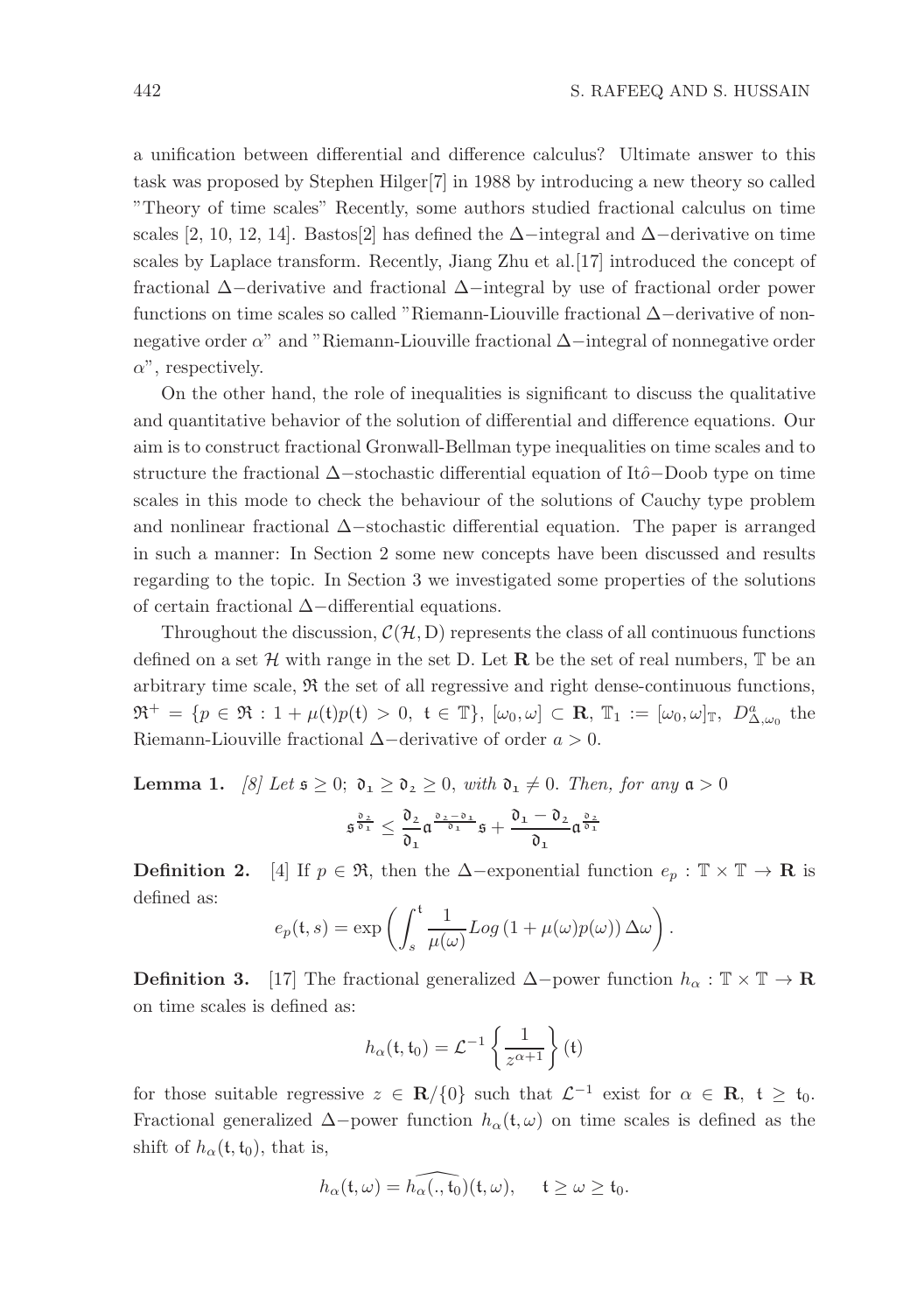**Definition 4.** [17] Let  $\Omega$  be a finite interval on a time scale T and  $t_0, t \in \Omega$  such that t > t<sub>0</sub>, then the Riemann-Liouville fractional  $\Delta$ −integral of  $f : \mathbb{T} \to \mathbb{R}$ , with order  $\alpha$  is defined as:

$$
\left(I_{\Delta, \mathfrak{t}_0}^{\alpha} f\right)(\mathfrak{t}) = \begin{cases} \left(h_{\alpha-1}(., \mathfrak{t}_0) * f\right)(\mathfrak{t}) = \int_{\mathfrak{t}_0}^{\mathfrak{t}} h_{\alpha-1}(\mathfrak{t}, \sigma(\omega)) f(\omega) \Delta \omega, & \alpha > 0; \\ f(\mathfrak{t}), & \alpha = 0. \end{cases}
$$

**Definition 5.** [17] Let  $\alpha, \beta > 0$ . The ∆−Mittag-Leffler function  $\Delta F_{\alpha,\beta} : \mathbf{R} \times \mathbb{T} \times \mathbb{T} \to$ R is defined as:

$$
\Delta F_{\alpha,\beta}\left(\lambda,\mathfrak{t},\mathfrak{t}_0\right)=\sum_{i=0}^{\infty}\lambda^i h_{i\alpha+\beta-1}(\mathfrak{t},\mathfrak{t}_0),\quad \mathfrak{t}\geq \mathfrak{t}_0
$$

provided that right series is convergent.

## 2. MAIN RESULTS

**Definition 6.** Let  $f : \mathbb{T} \to \mathbb{R}$  is right dense-continuous on  $\mathbb{T}$  and  $\alpha > 0$ , then  $\alpha$ –Delta integral of f is defined as:

$$
\int_0^t f(\omega) \left(\Delta \omega\right)^{\alpha} = \Gamma(\alpha+1) \int_0^t h_{\alpha-1}(t, \sigma(\omega)) f(\omega) \Delta \omega.
$$

In particular for  $\mathbb{T} = \mathbb{R}$  and  $\alpha \in (0, 1]$ , the above definition coincides with [9, Definition 4.1].

**Definition 7.** Let  $p \in \mathbb{N}$ ,  $p > 1$  and  $\{\tau_1, \tau_2, ..., \tau_p\}$  a set of linearly independent time scales monitored by classical time scales  $\mathbb{T}$ . Let  $f: \mathbb{T}^p_0 \to \mathbb{R}^n$  be  $rd$ -continuous on  $\mathbb{T}_0^p$  defined by  $f(t) = f(\tau_1(t), \tau_2(t), ..., \tau_p(t))$ . The ∆-multi-time scale integral of the function f over an interval  $[t_0, t]_T \subseteq T_0$  is defined as:

$$
(If)(\mathfrak{t}) = \int_{\mathfrak{t}_0}^{\mathfrak{t}} f(\omega) \Delta \omega = \sum_{i=1}^{p} (I_i f)(\mathfrak{t})
$$

provided that:

$$
(I_i f)(\mathfrak{t}) = \int_{\mathfrak{t}_0}^{\mathfrak{t}} f(\omega) \Delta \tau_i(\omega), \ 1 \leq i \leq p.
$$

In particular for  $\mathbb{T} = \mathbb{R}$ , the above definition coincides with [11, Definition 3.2].

**Definition 8.** Let  $W : [0, \tau]_{\mathbb{T}} \times \Omega \to \mathbb{R}$  denote the canonical real valued Wiener process defined up to time  $\tau > 0$  and  $X : [0, \tau]_{\mathbb{T}} \times \Omega \to \mathbb{R}$  be a stochastic process that is adapted to the natural filtration  $F_*^{\tau}$  of the Wiener process. Then

$$
E\left[\left(\int_0^{\tau} X_t \Delta W_t\right)^2\right] = E\left[\int_0^{\tau} X_t^2 \Delta t\right].
$$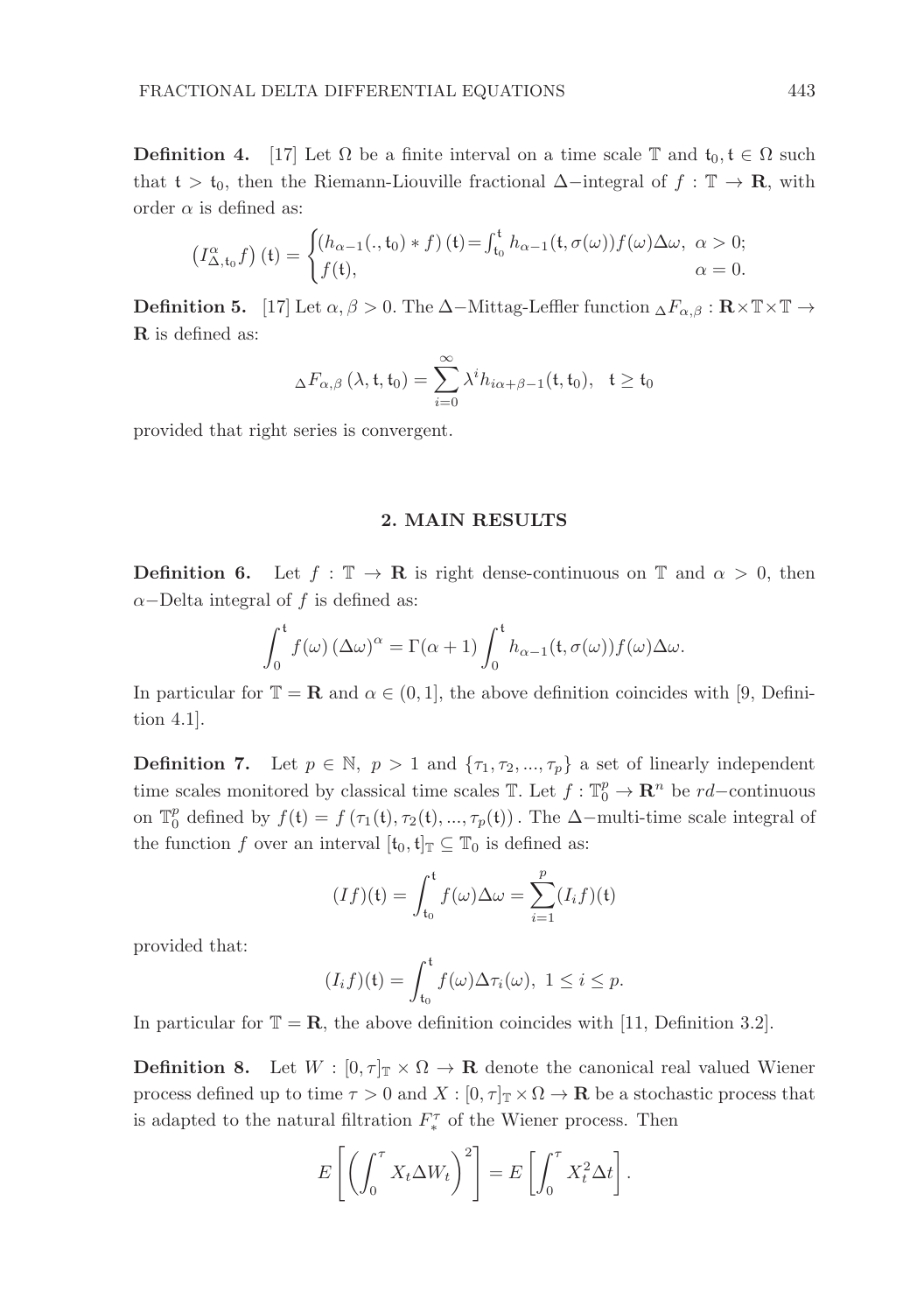In particular for  $\mathbb{T} = \mathbb{R}$ , the above definition coincides with definition of Itô−Isometry.

**Theorem 9.** Let  $r, g_i : \mathbb{T}_1 \to \mathbb{R}^+, 1 \leq i \leq 3$ , be nonnegative, right dense-continuous functions which are defined on  $\mathbb{T}_1$ . Moreover, let  $g_j(t)$ ,  $2 \leq j \leq 3$ , be nondecreasing and bounded by a constant  $M > 0$  such that:

$$
r^{d_1}(\mathfrak{t}) \le g_1(\mathfrak{t}) + g_2(\mathfrak{t}) I_{\Delta,\omega_0} r^{d_2}(\mathfrak{t}) + g_3(\mathfrak{t}) I_{\Delta,\omega_0}^{\alpha} r^{d_2}(\mathfrak{t}), \ \mathfrak{t} \in \mathbb{T}_1. \tag{1}
$$

Then, for  $d_1 \geq d_2 > 0$ ;  $\alpha, \xi > 0$ ;  $\mathfrak{t} \in \mathbb{T}_1$ ;  $\theta, \vartheta \in \mathbb{N}_0$ ,

$$
r(\mathfrak{t}) \leq \sqrt[d_1]{\sum_{\theta=0}^{\infty} \sum_{\vartheta=0}^{\theta} {\theta \choose \vartheta} g_2^{\theta-\vartheta}(\mathfrak{t}) g_3^{\vartheta}(\mathfrak{t}) \left(\frac{d_2}{d_1} \xi^{\frac{d_2-d_1}{d_1}}\right)^{\theta} I_{\Delta,\omega_0}^{\vartheta \alpha-\vartheta+\theta} \tilde{g}_1(\mathfrak{t})},\tag{2}
$$

provided that:

$$
\tilde{g}_1(\mathfrak{t}) := g_1(\mathfrak{t}) + \left(\frac{d_1 - d_2}{d_1} \xi^{\frac{d_2}{d_1}}\right) \left\{ (\mathfrak{t} - \omega_0) g_2(\mathfrak{t}) + h_\alpha(\mathfrak{t}, \omega_0) g_3(\mathfrak{t}) \right\}.
$$

*Proof.* On letting the right hand side of (1) by  $s_1(t)$ , we have

$$
r(\mathfrak{t}) \leq \sqrt[d_1]{s_1(\mathfrak{t})}.\tag{3}
$$

Further,

$$
s_1(\mathfrak{t}) \le g_1(\mathfrak{t}) + g_2(\mathfrak{t}) I_{\Delta,\omega_0} s_1^{\frac{d_2}{d_1}}(\mathfrak{t}) + g_3(\mathfrak{t}) I_{\Delta,\omega_0}^{\alpha} s_1^{\frac{d_2}{d_1}}(\mathfrak{t})
$$
\n<sup>(4)</sup>

From (4), by Lemma 1 we have

$$
s_1(t) \leq g_1(t) + g_2(t)I_{\Delta,\omega_0}\left(\frac{d_2}{d_1}\xi^{\frac{d_2-d_1}{d_1}}s_1(t) + \frac{d_1-d_2}{d_1}\xi^{\frac{d_2}{d_1}}\right) + g_3(t)I_{\Delta,\omega_0}^{\alpha}\left(\frac{d_2}{d_1}\xi^{\frac{d_2-d_1}{d_1}}s_1(t) + \frac{d_1-d_2}{d_1}\xi^{\frac{d_2}{d_1}}\right) = \tilde{g}_1(t) + \left(\frac{d_2}{d_1}\xi^{\frac{d_2-d_1}{d_1}}\right)g_2(t)I_{\Delta,\omega_0}s_1(t) + \left(\frac{d_2}{d_1}\xi^{\frac{d_2-d_1}{d_1}}\right)g_3(t)I_{\Delta,\omega_0}^{\alpha}s_1(t)
$$
(5)

Consider

$$
\mathfrak{A}_1\phi(\mathfrak{t}) := \left(\frac{d_2}{d_1}\xi^{\frac{d_2-d_1}{d_1}}\right)g_2(\mathfrak{t})I_{\Delta,\omega_0}\phi(\mathfrak{t}) + \left(\frac{d_2}{d_1}\xi^{\frac{d_2-d_1}{d_1}}\right)g_3(\mathfrak{t})I_{\Delta,\omega_0}^{\alpha}\phi(\mathfrak{t}),
$$

for right dense-continuous function  $\phi(\mathfrak{t})$  such that  $\mathfrak{t} \in \mathbb{T}_1$ . Then, in this case (5) is reshaped as:

 $s_1(t) < \tilde{q}_1(t) + \mathfrak{A}_{1} s_1(t)$ 

Iterating the inequality for some  $\theta \in \mathbb{N}$ , one has

$$
s_1(\mathfrak{t}) \le \sum_{\vartheta=0}^{\theta-1} \mathfrak{A}_1^{\vartheta} \tilde{g}_1(\mathfrak{t}) + \mathfrak{A}_1^{\theta} s_1(\mathfrak{t}) \tag{6}
$$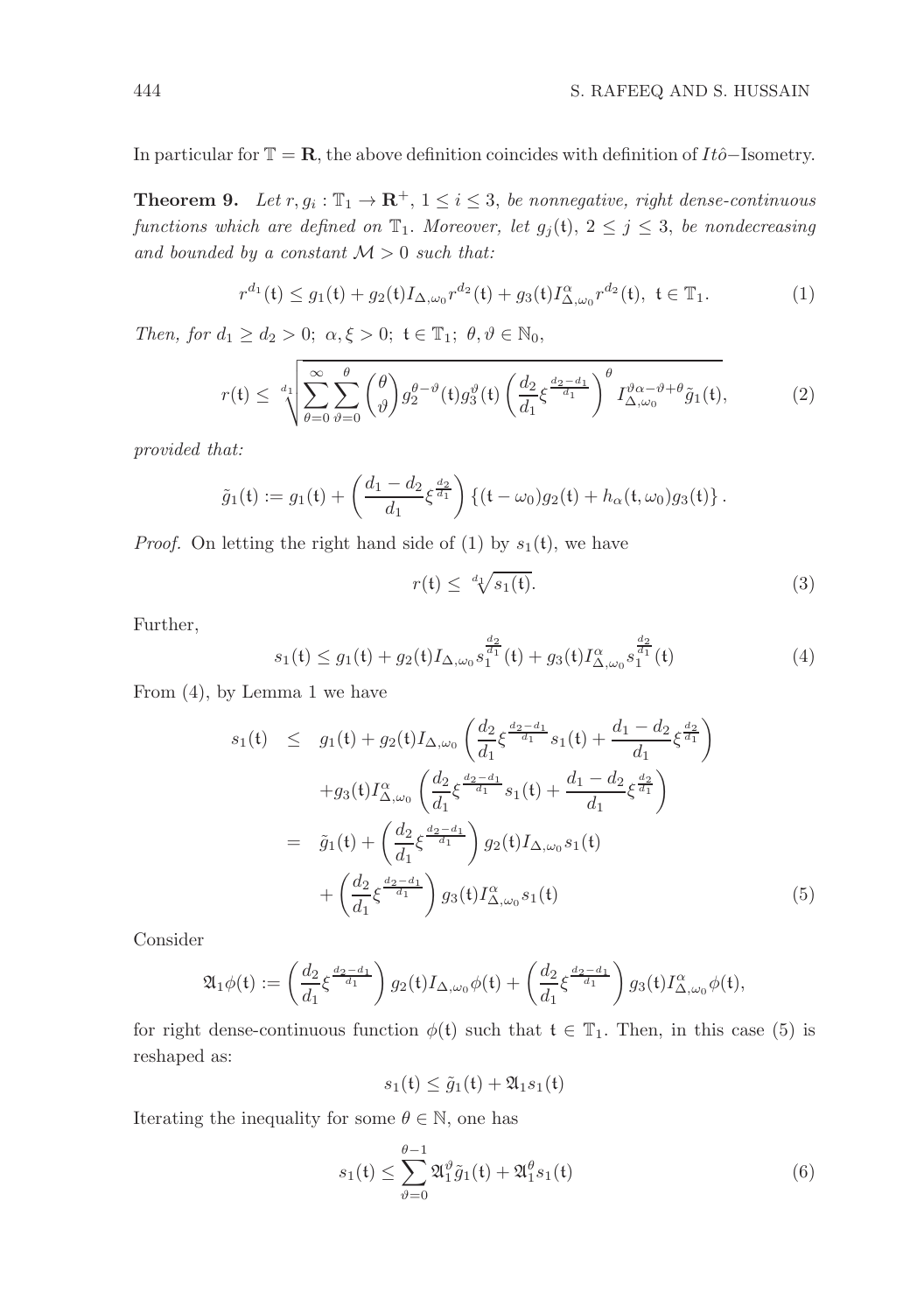We claim that the following inequality holds:

$$
\mathfrak{A}_{1}^{\theta}s_{1}(\mathfrak{t}) \leq \sum_{\vartheta=0}^{\theta} \binom{\theta}{\vartheta} g_{2}^{\theta-\vartheta}(\mathfrak{t}) g_{3}^{\vartheta}(\mathfrak{t}) \left(\frac{d_{2}}{d_{1}} \xi^{\frac{d_{2}-d_{1}}{d_{1}}}\right)^{\theta} I_{\Delta,\omega_{0}}^{\vartheta\alpha-\vartheta+\theta}s_{1}(\mathfrak{t})
$$
\n<sup>(7)</sup>

for some  $\theta \in \mathbb{N}$ . The proof follows the induction criteria on  $\theta$ . For  $\theta = 1$ , the result trivially holds. Suppose it holds for some  $\theta = \mathfrak{m}$ . Furthermore, if  $g_2(t), g_3(t)$  are non-negative and non-decreasing, then, for  $\theta = \mathfrak{m} + 1$ 

$$
2I_{1}^{m+1}s_{1}(t) = 2I_{1}(2I_{1}^{m}s_{1}(t))
$$
\n
$$
\leq \sum_{\vartheta=0}^{m} {m \choose \vartheta} \left(\frac{d_{2}}{d_{1}} \xi^{\frac{d_{2}-d_{1}}{d_{1}}} g_{2}(t)\right)^{m-\vartheta} \left(\frac{d_{2}}{d_{1}} \xi^{\frac{d_{2}-d_{1}}{d_{1}}} g_{3}(t)\right)^{\vartheta}
$$
\n
$$
\times \left\{\frac{d_{2}}{d_{1}} \xi^{\frac{d_{2}-d_{1}}{d_{1}}} g_{2}(t) I_{\Delta,\omega_{0}} I_{\Delta,\omega_{0}}^{\partial \alpha-\vartheta+m} s_{1}(t)\right.
$$
\n
$$
+ \frac{d_{2}}{d_{1}} \xi^{\frac{d_{2}-d_{1}}{d_{1}}} g_{3}(t) I_{\Delta,\omega_{0}}^{\alpha} I_{\Delta,\omega_{0}}^{\partial \alpha-\vartheta+m} s_{1}(t)\right\}
$$
\n
$$
= \sum_{\vartheta=0}^{m} {m \choose \vartheta} \left(\frac{d_{2}}{d_{1}} \xi^{\frac{d_{2}-d_{1}}{d_{1}}} g_{2}(t)\right)^{m-\vartheta+1} \left(\frac{d_{2}}{d_{1}} \xi^{\frac{d_{2}-d_{1}}{d_{1}}} g_{3}(t)\right)^{\vartheta}
$$
\n
$$
\times I_{\Delta,\omega_{0}} I_{\Delta,\omega_{0}}^{\alpha} I_{\omega}^{\alpha} \right\}
$$
\n
$$
+ \sum_{\vartheta=0}^{m} {m \choose \vartheta} \left(\frac{d_{2}}{d_{1}} \xi^{\frac{d_{2}-d_{1}}{d_{1}}} g_{2}(t)\right)^{m-\vartheta} \left(\frac{d_{2}}{d_{1}} \xi^{\frac{d_{2}-d_{1}}{d_{1}}} g_{3}(t)\right)^{\vartheta+1}
$$
\n
$$
\times I_{\Delta,\omega_{0}}^{\alpha} I_{\Delta,\omega_{0}}^{\alpha} \right\}
$$
\n
$$
= {m \choose 0} \left(\frac{d_{2}}{d_{1}} \xi^{\frac{d_{2}-d_{1}}{d_{1}}} g_{2}(t)\right)^{m+1} I_{\Delta,\omega_{0}}^{m+\vartheta+1} s_{1}(t)
$$
\n<math display="</math>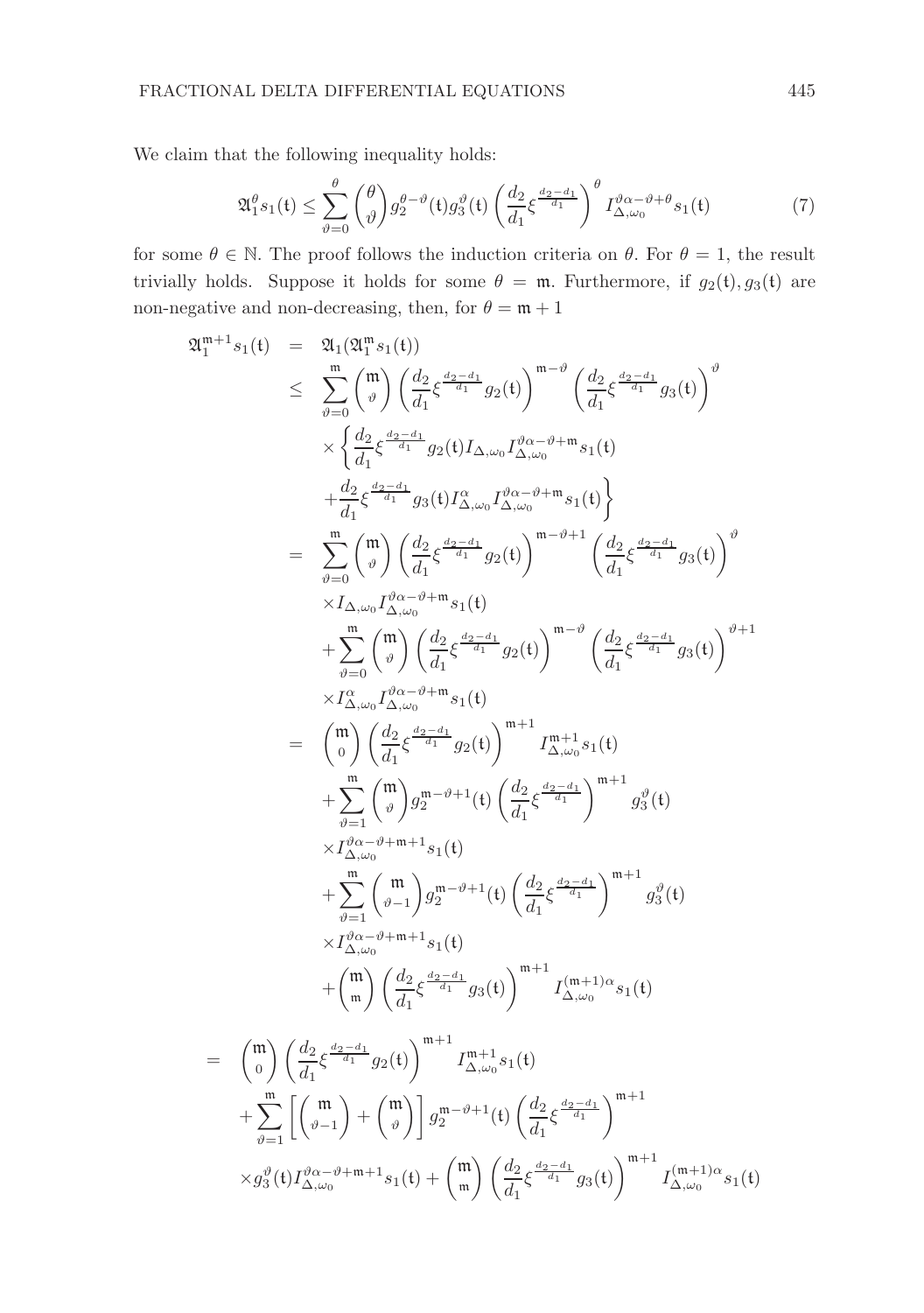which is no more than inequality (7) for  $\theta = \mathfrak{m} + 1$ .

We further, claim that  $\mathfrak{A}_1^{\theta} s_1(\mathfrak{t}) \to 0$  as  $\theta \to \infty$ . Consider

$$
\mathfrak{I}_{\theta}(\mathfrak{t}) := \sum_{\vartheta=0}^{\theta} \binom{\theta}{\vartheta} g_2^{\theta-\vartheta}(\mathfrak{t}) g_3^{\vartheta}(\mathfrak{t}) \left(\frac{d_2}{d_1} \xi^{\frac{d_2-d_1}{d_1}}\right)^{\theta} I_{\Delta,\omega_0}^{\vartheta \alpha-\vartheta+\theta} s_1(\mathfrak{t}), \ \mathfrak{t} \in \mathbb{T}_1. \tag{8}
$$

<u>Case-I</u>: For  $\alpha \in (0,1)$ , let  $\zeta_{\vartheta} = \vartheta \alpha - \vartheta + \theta + 1$ . Then  $(\zeta_{\vartheta})$  is a decreasing sequence on  $[0, \theta]$  over  $\vartheta \in [0, \theta]$ . It may be easily seen that  $\max(\zeta_{\vartheta}) = \theta + 1$ ;  $\min(\zeta_{\vartheta}) =$  $\theta \alpha + 1$ . Furthermore, for a fixed  $\alpha$ , there exists a large enough  $\theta_0$  such that for any  $\theta > \theta_0$ , we have  $\theta \geq \frac{1}{\alpha}$ . So, the sequence satisfies  $\zeta_{\vartheta} \geq 2$  for  $\vartheta \in [0, \theta]$ . Let  $\mathfrak{M}(t) =$  $\sup \{s_1(\tau): \tau \leq t, t \in \mathbb{T}_1\}$ . Then, without loss of generality and by [3, Theorem 4.2], the equation (8) can be rewritten as:

$$
\mathfrak{I}_{\theta}(\mathfrak{t}) \leq \sum_{\vartheta=0}^{\theta} {\theta \choose \vartheta} g_{2}^{\theta-\vartheta}(\mathfrak{t}) g_{3}^{\vartheta}(\mathfrak{t}) \left(\frac{d_{2}}{d_{1}} \xi^{\frac{d_{2}-d_{1}}{d_{1}}}\right)^{\theta} \mathfrak{M}(\mathfrak{t})
$$
\n
$$
\times \frac{(\mathfrak{t} - \omega_{0})^{\vartheta\alpha-\vartheta+\theta}}{\Gamma(\vartheta\alpha-\vartheta+\theta+1)} \leq \sum_{\vartheta=0}^{\theta} {\theta \choose \vartheta} g_{2}^{\theta-\vartheta}(\mathfrak{t}) g_{3}^{\vartheta}(\mathfrak{t}) \left(\frac{d_{2}}{d_{1}} \xi^{\frac{d_{2}-d_{1}}{d_{1}}}\right)^{\theta} \mathfrak{M}(\mathfrak{t}) \frac{(\mathfrak{t} - \omega_{0})^{\vartheta\alpha-\vartheta+\theta}}{\Gamma(\theta\alpha+1)}
$$
\n
$$
= \frac{\mathfrak{M}(\mathfrak{t})}{\Gamma(\theta\alpha+1)} \left(\frac{d_{2}}{d_{1}} \xi^{\frac{d_{2}-d_{1}}{d_{1}}}\right)^{\theta} \{(\mathfrak{t} - \omega_{0}) g_{2}(\mathfrak{t}) + (\mathfrak{t} - \omega_{0})^{\alpha} g_{3}(\mathfrak{t})\}^{\theta}
$$
\n
$$
\leq \frac{\mathfrak{M}(\mathfrak{t})}{\Gamma(\theta\alpha+1)} \left[\frac{d_{2}}{d_{1}} \xi^{\frac{d_{2}-d_{1}}{d_{1}}} \{(\omega - \omega_{0}) g_{2}(\mathfrak{t}) + (\omega - \omega_{0})^{\alpha} g_{3}(\mathfrak{t})\}\right]^{\theta}.
$$
\n(9)

Since  $g_2(t), g_3(t)$  are bounded and  $\Gamma(\theta \alpha + 1)$  is growing rapidly for sufficiently large θ, so  $\mathfrak{I}_{\theta}(\mathfrak{t}) \to 0$  for sufficiently large θ and hence,  $\mathfrak{A}_1^{\theta} s_1(\mathfrak{t}) \to 0$ . In this case, the inequality (6) is reshaped as:

$$
s_1(\mathfrak{t}) \leq \sum_{\theta=0}^{\infty} \sum_{\vartheta=0}^{\theta} {\theta \choose \vartheta} g_2^{\theta-\vartheta}(\mathfrak{t}) g_3^{\vartheta}(\mathfrak{t}) \left(\frac{d_2}{d_1} \xi^{\frac{d_2-d_1}{d_1}}\right)^{\theta} I_{\Delta,\omega_0}^{\vartheta \alpha-\vartheta+\theta} \tilde{g}_1(\mathfrak{t})
$$
(10)

$$
\mathfrak{L}_{1}(\mathfrak{t};\beta) := \sum_{\theta=0}^{\infty} \sum_{\vartheta=0}^{\theta} {\theta \choose \vartheta} g_{2}^{\theta-\vartheta}(\mathfrak{t}) g_{3}^{\vartheta}(\mathfrak{t}) \left(\frac{d_{2}}{d_{1}} \xi^{\frac{d_{2}-d_{1}}{d_{1}}}\right)^{\theta} h_{\vartheta\alpha-\vartheta+\theta}(\beta,\omega_{0})
$$
\n
$$
\leq \sum_{\vartheta=0}^{\infty} {\left(\frac{d_{2}}{d_{1}} \xi^{\frac{d_{2}-d_{1}}{d_{1}}} g_{3}(\mathfrak{t})\right)^{\vartheta} h_{\vartheta\alpha}(\beta,\omega_{0})}
$$
\n
$$
\times \sum_{\theta=\vartheta}^{\infty} {\theta \choose \vartheta} \left(\frac{d_{2}}{d_{1}} \xi^{\frac{d_{2}-d_{1}}{d_{1}}} g_{2}(\mathfrak{t})\right)^{\theta-\vartheta} h_{\theta-\vartheta}(\beta,\omega_{0})
$$
\n
$$
\leq \sum_{\vartheta=0}^{\infty} {\left(\frac{d_{2}}{d_{1}} \xi^{\frac{d_{2}-d_{1}}{d_{1}}} g_{3}(\mathfrak{t})\right)^{\vartheta} h_{\vartheta\alpha}(\beta,\omega_{0})}
$$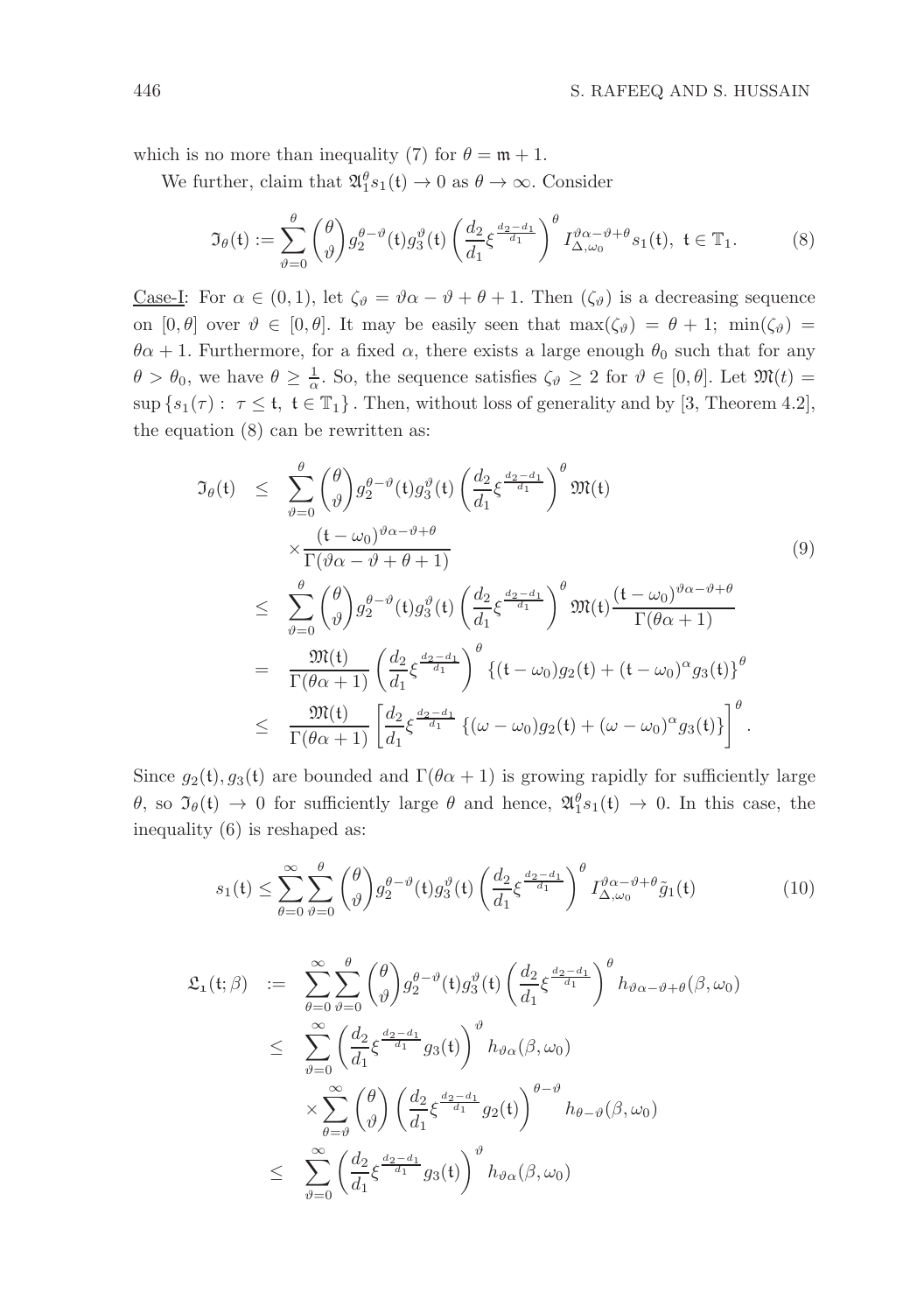$$
\times \sum_{\theta=\vartheta}^{\infty} {\vartheta \choose \vartheta} \left( \frac{d_2}{d_1} \xi^{\frac{d_2-d_1}{d_1}} g_2(\mathbf{t}) \right)^{\theta-\vartheta} \frac{(\beta-\omega_0)^{\theta-\vartheta}}{(\theta-\vartheta)!}
$$
  
\n
$$
= \Delta F_{\alpha,1} \left( \frac{d_2}{d_1} \xi^{\frac{d_2-d_1}{d_1}} g_3(\mathbf{t}), \beta, \omega_0 \right) \sum_{\mathfrak{p}=0}^{\infty} \frac{1}{\mathfrak{p}!} {\vartheta \choose \vartheta}^{\vartheta}
$$
  
\n
$$
\times \left( \frac{d_2}{d_1} \xi^{\frac{d_2-d_1}{d_1}} g_2(\mathbf{t}) (\beta-\omega_0) \right)^{\mathfrak{p}}
$$
  
\n
$$
\leq \Delta F_{\alpha,1} \left( \frac{d_2}{d_1} \xi^{\frac{d_2-d_1}{d_1}} \mathcal{M}, \beta, \omega_0 \right) \exp \left( \frac{d_2}{\alpha d_1} \xi^{\frac{d_2-d_1}{d_1}} \mathcal{M}(\beta-\omega_0) \right)
$$
  
\n
$$
=:\ \mathfrak{L}_1(\mathcal{M}; \beta), \tag{11}
$$

provided that

$$
\begin{aligned}\n\begin{pmatrix}\n\vartheta + \mathfrak{p} \\
\vartheta\n\end{pmatrix} &= \frac{(\vartheta + \mathfrak{p})!}{\vartheta! \mathfrak{p}!} \\
&\leq \frac{(\vartheta + \mathfrak{p})(\vartheta + \mathfrak{p} - 1) \cdots (\vartheta + 1)}{(\mathfrak{p} - \vartheta \alpha)(\mathfrak{p} - \vartheta \alpha - 1) \cdots (1 - \vartheta \alpha)} \leq \frac{1}{\alpha^{\mathfrak{p}}}.\n\end{aligned} \tag{12}
$$

To prove the finiteness of the right hand side of (2), consider

$$
\mathfrak{L}_{1}(\tilde{g}_{1};t) := \tilde{g}_{1}(t) + \sum_{\theta=1}^{\infty} \sum_{\vartheta=0}^{\theta} {\theta \choose \vartheta} g_{2}^{\theta-\vartheta}(t) g_{3}^{\vartheta}(t) \left(\frac{d_{2}}{d_{1}} \xi^{\frac{d_{2}-d_{1}}{d_{1}}}\right)^{\theta}
$$
  
 
$$
\times I_{\Delta,\omega_{0}}^{\vartheta\alpha-\vartheta+\theta} \tilde{g}_{1}(t)
$$
  

$$
\leq \tilde{g}_{1}(t) + \sum_{\theta=1}^{\infty} \sum_{\vartheta=0}^{\theta} {\theta \choose \vartheta} \mathcal{M}^{\theta} \left(\frac{d_{2}}{d_{1}} \xi^{\frac{d_{2}-d_{1}}{d_{1}}}\right)^{\theta}
$$
  

$$
\times I_{\Delta,\omega_{0}} (D_{\Delta,\omega_{0}} (h_{\vartheta\alpha-\vartheta+\theta}(t,\omega_{0}))) \tilde{g}_{1}(t),
$$

hence,

$$
\mathfrak{L}_{\mathbf{1}}(\tilde{g_1}; \mathfrak{t}) \leq \tilde{g_1}(\mathfrak{t}) + I_{\Delta,\omega_0} \tilde{g_1}(\mathfrak{t}) D_{\Delta,\omega_0} \left( \mathfrak{L}_{\mathbf{1}}(\mathcal{M}; \mathfrak{t}) \right).
$$

 $\Delta$ −Mittag-Leffler function  $\Delta F_{\alpha,1}$  is an entire function and the exponential function, exp(t) is uniformly continuous in t; both  $h_{\alpha-1}(t, \omega_0)$  and  $\tilde{g}_1(t)$  are right densecontinuous for  $t \in \mathbb{T}_1$ . Therefor  $\mathfrak{L}_1(\tilde{g}_1; t) < \infty$ . A combination of (3) and (10) yields the desired result (2).

<u>Case-II</u>: For  $\alpha \geq 1$ , let  $\eta_{\vartheta} = \vartheta \alpha - \vartheta + \theta + 1$ . Then  $(\eta_{\vartheta})$  is non-decreasing sequence on  $[0, \theta]$  over  $\vartheta \in [0, \theta]$ . It may be easily seen that  $\max(\eta_{\vartheta}) = \theta \alpha + 1$ ;  $\min(\eta_{\vartheta}) = \theta + 1$ and  $\eta_{\vartheta} \in [2, \infty)$ . Moreover, from inequality (9) we have

$$
\mathfrak{I}_{\theta}(\mathfrak{t}) \leq \sum_{\vartheta=0}^{\theta} {\theta \choose \vartheta} g_{2}^{\theta-\vartheta}(\mathfrak{t}) g_{3}^{\vartheta}(\mathfrak{t}) \left(\frac{d_{2}}{d_{1}} \xi^{\frac{d_{2}-d_{1}}{d_{1}}}\right)^{\theta} \mathfrak{M}(\mathfrak{t}) \frac{(\mathfrak{t}-\omega_{0})^{\vartheta\alpha-\vartheta+\theta}}{\Gamma(\vartheta\alpha-\vartheta+\theta+1)} \n\leq \sum_{\vartheta=0}^{\theta} {\theta \choose \vartheta} g_{2}^{\theta-\vartheta}(\mathfrak{t}) g_{3}^{\vartheta}(\mathfrak{t}) \left(\frac{d_{2}}{d_{1}} \xi^{\frac{d_{2}-d_{1}}{d_{1}}}\right)^{\theta} \mathfrak{M}(\mathfrak{t}) \frac{(\mathfrak{t}-\omega_{0})^{\vartheta\alpha-\vartheta+\theta}}{\Gamma(\theta+1)}
$$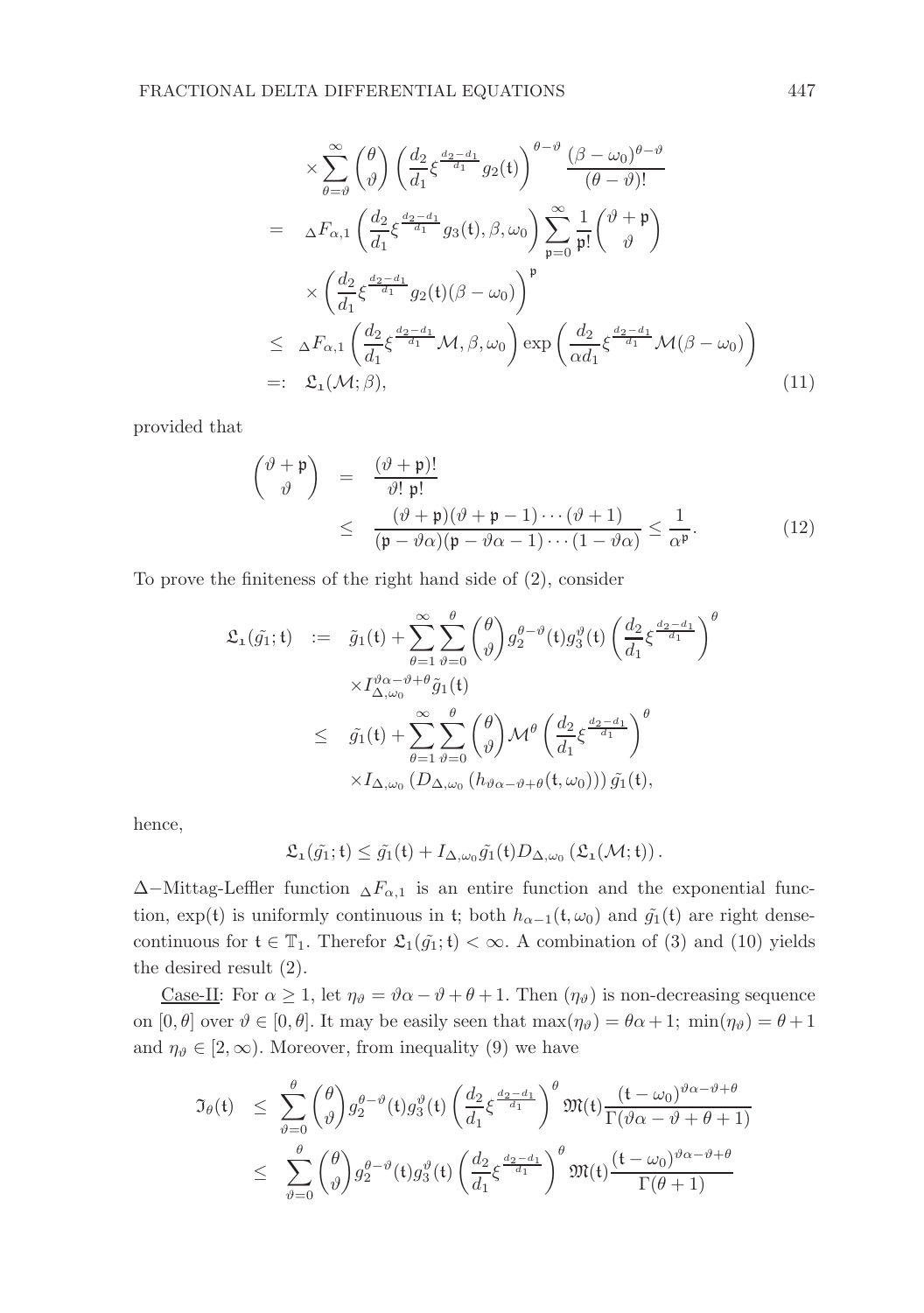$$
\leq \frac{\mathfrak{M}(\mathfrak{t})}{\Gamma(\theta+1)} \left[ \frac{d_2}{d_1} \xi^{\frac{d_2-d_1}{d_1}} \left\{ (\omega-\omega_0)g_2(\mathfrak{t}) + (\omega-\omega_0)^{\alpha} g_3(\mathfrak{t}) \right\} \right]^{\theta}.
$$

Since  $g_2(t)$ ,  $g_3(t)$  are bounded and  $\Gamma(\theta + 1)$  is growing rapidly for sufficiently large  $\theta$ , so  $\mathfrak{I}_{\theta}(\mathfrak{t}) \to 0$  for sufficiently large  $\theta$  and hence,  $\mathfrak{A}_1^{\theta} s_1(\mathfrak{t}) \to 0$ . Again, in this case the inequality (6) reduces to inequality (10). Further,

$$
\mathfrak{L}_{2}(\mathfrak{t};\beta) := \sum_{\theta=0}^{\infty} \sum_{\vartheta=0}^{\theta} {\theta \choose \vartheta} g_{2}^{\theta-\vartheta}(\mathfrak{t}) g_{3}^{\vartheta}(\mathfrak{t}) \left(\frac{d_{2}}{d_{1}} \xi^{\frac{d_{2}-d_{1}}{d_{1}}}\right)^{\theta} h_{\vartheta\alpha-\vartheta+\theta}(\beta,\omega_{0})
$$
\n
$$
\leq \Delta F_{\alpha,1} \left(\frac{d_{2}}{d_{1}} \xi^{\frac{d_{2}-d_{1}}{d_{1}}} g_{3}(\mathfrak{t}),\beta,\omega_{0}\right) \sum_{\mathfrak{p}=0}^{\infty} \frac{1}{\mathfrak{p}!} {\theta \choose \vartheta}^{\theta}
$$
\n
$$
\times \left(\frac{d_{2}}{d_{1}} \xi^{\frac{d_{2}-d_{1}}{d_{1}}} g_{2}(\mathfrak{t}) (\beta-\omega_{0})\right)^{\mathfrak{p}}
$$
\n
$$
\leq \Delta F_{\alpha,1} \left(\frac{d_{2}}{d_{1}} \xi^{\frac{d_{2}-d_{1}}{d_{1}}} \mathcal{M},\beta,\omega_{0}\right) \exp\left(\frac{\alpha d_{2}}{d_{1}} \xi^{\frac{d_{2}-d_{1}}{d_{1}}} \mathcal{M}(\beta-\omega_{0})\right)
$$
\n
$$
=:\ \mathfrak{L}_{2}(\mathcal{M};\beta),
$$

provided that

$$
\begin{array}{rcl}\n\begin{pmatrix}\n\vartheta + \mathfrak{p} \\
\vartheta\n\end{pmatrix} & = & \frac{(\vartheta + \mathfrak{p})!}{\vartheta! \mathfrak{p}!} \\
& \leq & \frac{(\vartheta + \mathfrak{p})(\vartheta + \mathfrak{p} - 1) \cdots (\vartheta + 1)}{(\mathfrak{p} - \frac{\vartheta}{\alpha})(\mathfrak{p} - \frac{\vartheta}{\alpha} - 1) \cdots (1 - \frac{\vartheta}{\alpha})} \leq \alpha^{\mathfrak{p}}.\n\end{array}
$$

Repeating the same steps as in Case-I, the finiteness of the right hand side of (2) can be proved. □

**Remark 10.** For  $\mathbb{T} = \mathbb{R}$ ;  $d_1 = 1 = d_2$ ;  $\alpha \in (0, 1)$ ;  $\omega_0 = 0$ ;  $g_3(t) = g(t)\Gamma(\alpha)$ , Theorem 9 coincides with [15, Theorem 2.1].

The following result is the discretization of the Theorem 9.

**Corollary 11.** Let  $g_i$ ,  $1 \leq i \leq 3$ , and r be non-negative real valued functions defined on  $\mathbb{N}_0$ . Furthermore, if  $g_j$ ,  $2 \leq j \leq 3$ , is nondecreasing and bounded such that

$$
r^{d_1}(\mathfrak{t}) \le g_1(\mathfrak{t}) + g_2(\mathfrak{t}) \ \Delta_0^{-1} \ r^{d_2}(\mathfrak{t}) + g_3(\mathfrak{t}) \ \Delta_0^{-n} \ r^{d_2}(\mathfrak{t}), \qquad \mathfrak{t} \in \mathbb{N}_0.
$$

Then, for  $d_1 \geq d_2 > 0$ ,  $\xi > 0$ ,  $n \in \mathbb{N}$ ,  $t, \theta, \vartheta \in \mathbb{N}_0$ , we have

$$
r(\mathfrak{t}) \leq \sqrt[d_1]{\sum_{\theta=0}^{\infty} \sum_{\vartheta=0}^{\theta} {\theta \choose \vartheta} g_2^{\theta-\vartheta}(\mathfrak{t}) g_3^{\vartheta}(\mathfrak{t}) \left( \frac{d_2}{d_1} \xi^{\frac{d_2-d_1}{d_1}} \right)^{\theta} \Delta_0^{-\vartheta n + \vartheta - \theta} \tilde{g}_2(\mathfrak{t})},
$$

provided that

$$
\tilde{g}_2(\mathfrak{t}) := g_1(\mathfrak{t}) + \left( \frac{d_1 - d_2}{d_1} \xi^{\frac{d_2}{d_1}} \right) \left\{ \mathfrak{t} g_2(\mathfrak{t}) + \frac{\mathfrak{t}^n}{\Gamma(n+1)} g_3(\mathfrak{t}) \right\}.
$$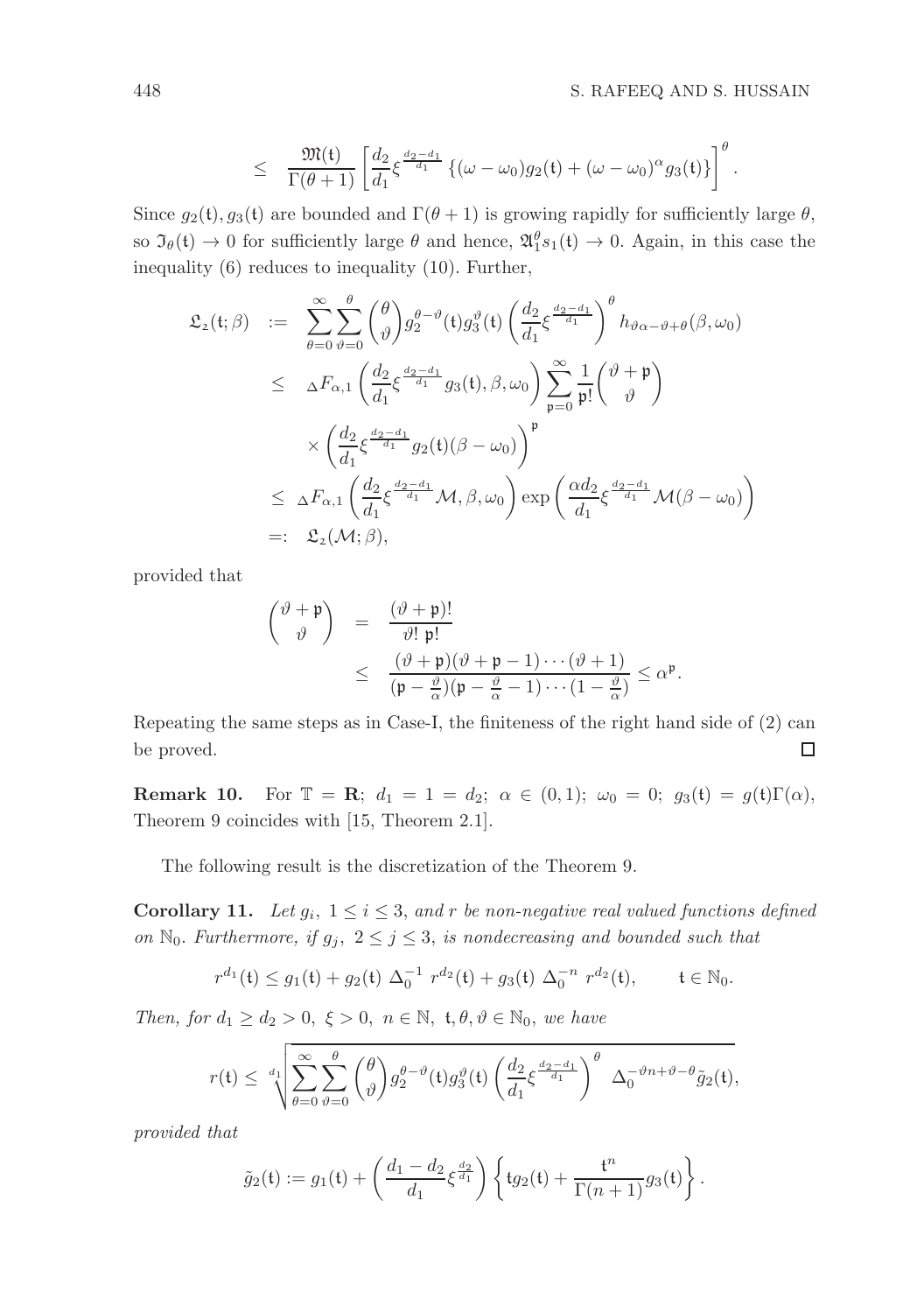**Theorem 12.** Let the conditions of Theorem 9 be satisfied, for  $d_1 \geq 1$ . Let L:  $\mathbb{T}_0 \times \mathbb{R}^+ \to \mathbb{R}^+$  be nonnegative, right dense-continuous on  $\mathbb{T}_0$  and continuous on  $\mathbb{R}^+$ , with  $0 \leq L(t,r) - L(t,s) \leq K(r-s)$  for  $r \geq s \geq 0$ , where K is the Lipschitz constant such that

$$
r^{d_1}(\mathfrak{t}) \le g_1(\mathfrak{t}) + g_2(\mathfrak{t}) I_{\Delta,\omega_0} \mathcal{L}(\mathfrak{t}, r(\mathfrak{t})) + g_3(\mathfrak{t}) I_{\Delta,\omega_0}^{\alpha} \mathcal{L}(\mathfrak{t}, r(\mathfrak{t})) , \ \mathfrak{t} \in \mathbb{T}_1.
$$
 (13)

Then

$$
r(\mathfrak{t}) \leq \sqrt[d_1]{\sum_{\theta=0}^{\infty} \sum_{\vartheta=0}^{\theta} {\theta \choose \vartheta} g_2^{\theta-\vartheta}(\mathfrak{t}) g_3^{\vartheta}(\mathfrak{t}) \left(\frac{\mathcal{K}}{d_1} \xi^{\frac{1-d_1}{d_1}}\right)^{\theta} I_{\Delta,\omega_0}^{\vartheta \alpha-\vartheta+\theta} \tilde{g}_3(\mathfrak{t})},\tag{14}
$$

provided that

$$
\tilde{g}_3(\mathfrak{t}) \quad := \quad g_1(\mathfrak{t}) + g_2(\mathfrak{t}) I_{\Delta,\omega_0} \mathcal{L}\left(\mathfrak{t}, \frac{d_1 - 1}{d_1} \sqrt[d_1]{\xi}\right) \\
+ g_3(\mathfrak{t}) I_{\Delta,\omega_0}^{\alpha} \mathcal{L}\left(\mathfrak{t}, \frac{d_1 - 1}{d_1} \sqrt[d_1]{\xi}\right).
$$

*Proof.* On letting the right hand side of (13) by  $s_2(t)$ , we have

$$
r(\mathfrak{t}) \leq \sqrt[d_1]{s_2(\mathfrak{t})}. \tag{15}
$$

Further,

$$
s_2(\mathfrak{t}) \le g_1(\mathfrak{t}) + g_2(\mathfrak{t}) I_{\Delta,\omega_0} \mathcal{L}\left(\mathfrak{t}, \sqrt[d+1]{s_2(\mathfrak{t})}\right) + g_3(\mathfrak{t}) I_{\Delta,\omega_0}^{\alpha} \mathcal{L}\left(\mathfrak{t}, \sqrt[d+1]{s_2(\mathfrak{t})}\right) \tag{16}
$$

From (16), by Lemma 1 we have

$$
s_2(t) \leq g_1(t) + g_2(t)I_{\Delta,\omega_0}L\left(t, \frac{1}{d_1}\xi^{\frac{1-d_1}{d_1}}s_2(t) + \frac{d_1-1}{d_1}d_1\sqrt{\xi}\right) + g_3(t)I_{\Delta,\omega_0}^{\alpha}L\left(t, \frac{1}{d_1}\xi^{\frac{1-d_1}{d_1}}s_2(t) + \frac{d_1-1}{d_1}d_1\sqrt{\xi}\right) = g_1(t) + g_2(t)I_{\Delta,\omega_0}\left\{L\left(t, \frac{1}{d_1}\xi^{\frac{1-d_1}{d_1}}s_2(t) + \frac{d_1-1}{d_1}d_1\sqrt{\xi}\right) - L\left(t, \frac{d_1-1}{d_1}d_1\sqrt{\xi}\right) + L\left(t, \frac{d_1-1}{d_1}d_1\sqrt{\xi}\right)\right\} + g_3(t)I_{\Delta,\omega_0}^{\alpha}\left\{L\left(t, \frac{1}{d_1}\xi^{\frac{1-d_1}{d_1}}s_2(t) + \frac{d_1-1}{d_1}d_1\sqrt{\xi}\right) - L\left(t, \frac{d_1-1}{d_1}d_1\sqrt{\xi}\right) + L\left(t, \frac{d_1-1}{d_1}d_1\sqrt{\xi}\right)\right\}
$$
(17)

From (17), by Lipschitz continuity on L we get

$$
s_2(\mathfrak{t}) \leq g_1(\mathfrak{t}) + g_2(\mathfrak{t}) I_{\Delta,\omega_0} \left\{ \frac{\mathcal{K}}{d_1} \xi^{\frac{1-d_1}{d_1}} s_2(\mathfrak{t}) + \mathcal{L} \left( \mathfrak{t}, \frac{d_1-1}{d_1} \sqrt[d_1]{\xi} \right) \right\}
$$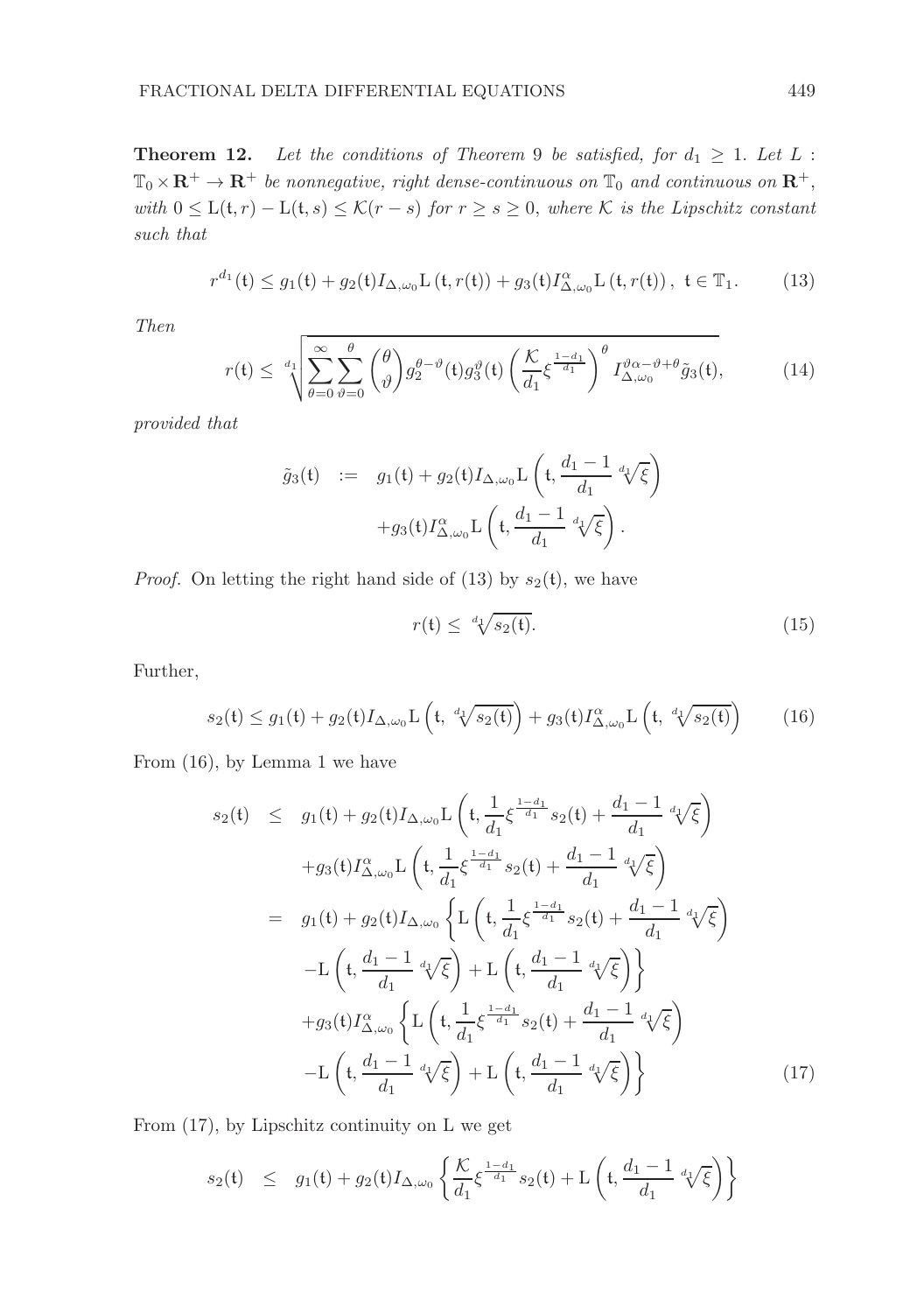$$
+g_3(t)I_{\Delta,\omega_0}^{\alpha} \left\{ \frac{\mathcal{K}}{d_1} \xi^{\frac{1-d_1}{d_1}} s_2(t) + \mathcal{L}\left(t, \frac{d_1 - 1}{d_1} \sqrt[d]{\xi}\right) \right\}
$$
  

$$
s_2(t) \leq \tilde{g}_3(t) + \left(\frac{\mathcal{K}}{d_1} \xi^{\frac{1-d_1}{d_1}}\right) g_2(t) I_{\Delta,\omega_0} s_2(t)
$$

$$
+ \left(\frac{\mathcal{K}}{d_1} \xi^{\frac{1-d_1}{d_1}}\right) g_3(t) I_{\Delta,\omega_0}^{\alpha} s_2(t).
$$
 (18)

Consider

$$
\mathfrak{A}_2 \phi(\mathfrak{t}) := \left( \frac{\mathcal{K}}{d_1} \xi^{\frac{1-d_1}{d_1}} \right) g_2(\mathfrak{t}) I_{\Delta, \omega_0} \phi(\mathfrak{t}) + \left( \frac{\mathcal{K}}{d_1} \xi^{\frac{1-d_1}{d_1}} \right) g_3(\mathfrak{t}) I_{\Delta, \omega_0}^{\alpha} \phi(\mathfrak{t}),
$$

for right dense-continuous function  $\phi(t)$  such that  $t \in \mathbb{T}_1$ . Then, in this case (18) is reshaped as:

$$
s_2(\mathfrak{t}) \le \tilde{g}_3(\mathfrak{t}) + \mathfrak{A}_2 s_2(\mathfrak{t})
$$

Iterating the inequality for some  $\theta \in \mathbb{N}$ , one has

$$
s_2(\mathfrak{t})\leq \sum_{\vartheta=0}^{\theta-1}\mathfrak{A}_2^\vartheta\tilde{g}_3(\mathfrak{t})+\mathfrak{A}_2^\theta s_2(\mathfrak{t})
$$

We claim that the following inequality holds:

$$
\mathfrak{A}_{2}^{\theta}s_{2}(\mathfrak{t}) \leq \sum_{\vartheta=0}^{\theta} {\theta \choose \vartheta} g_{2}^{\theta-\vartheta}(\mathfrak{t}) g_{3}^{\vartheta}(\mathfrak{t}) \left(\frac{\mathcal{K}}{d_{1}} \xi^{\frac{1-d_{1}}{d_{1}}}\right)^{\theta} I_{\Delta,\omega_{0}}^{\vartheta\alpha-\vartheta+\theta}s_{2}(\mathfrak{t})
$$

for some  $\theta \in \mathbb{N}$ . This can be proved by following the parallel steps beyond the inequality (7). Ultimately, we get the inequality (14).  $\Box$ 

**Remark 13.** For  $\mathbb{T} = \mathbb{R}$ ;  $\omega_0 = 0$ ;  $g_2(t) \equiv 0$ , Theorem 12 coincides with [5, Theorem 2].

**Corollary 14.** Let  $g_i$ ,  $1 \leq i \leq 3$ , and r be non-negative real valued functions defined on  $\mathbb{N}_0$ . Let L be non-negative real valued function defined on  $\mathbb{N}_0 \times \mathbb{R}^+$  such that  $0 \leq L(t,r) - L(t,s) \leq K(r-s)$  for  $r \geq s \geq 0$  and  $K > 0$ . Moreover, if  $g_2(t)$  and  $g_3(t)$  are nondecreasing and bounded such that

$$
r^{d_1}(\mathfrak{t}) \le g_1(\mathfrak{t}) + g_2(\mathfrak{t})\Delta_0^{-1} \mathcal{L}(\mathfrak{t}, r(\mathfrak{t})) + g_3(\mathfrak{t})\Delta_0^{-n} \mathcal{L}(\mathfrak{t}, r(\mathfrak{t})) , \ \mathfrak{t} \in \mathbb{N}_0,
$$

then, for  $d_1 \geq 1, \xi > 0, n \in \mathbb{N}, t, \theta, \vartheta \in \mathbb{N}_0$ ,

$$
r(\mathfrak{t}) \leq \sqrt[d_1]{\sum_{\theta=0}^{\infty} \sum_{\vartheta=0}^{\theta} {\theta \choose \vartheta} g_2^{\theta-\vartheta}(\mathfrak{t}) g_3^{\vartheta}(\mathfrak{t}) \left(\frac{\mathcal{K}}{d_1} \xi^{\frac{1-d_1}{d_1}}\right)^{\theta} \Delta_0^{-\vartheta n + \vartheta - \theta} \tilde{g}_4(\mathfrak{t})},
$$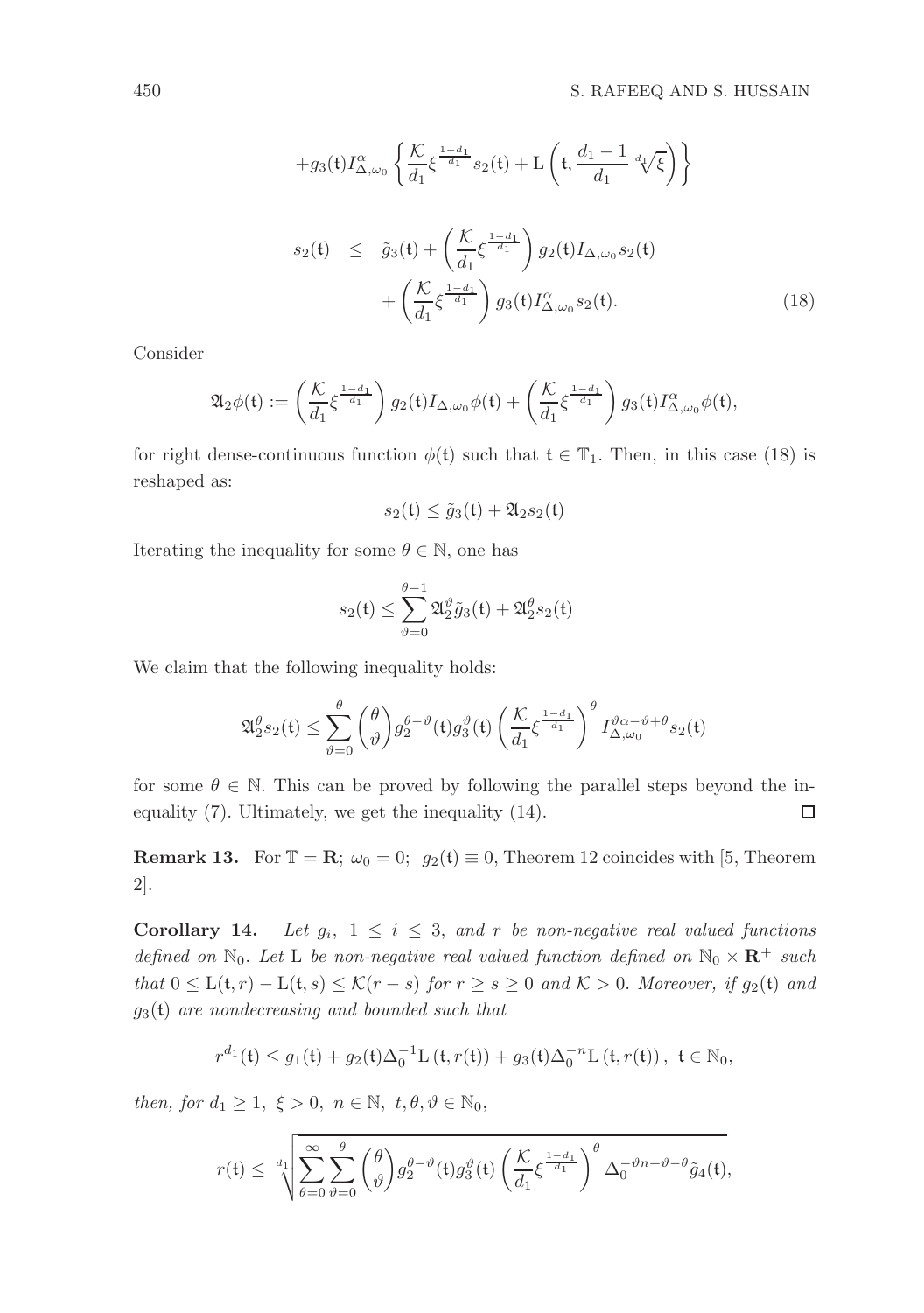provided that

$$
\tilde{g}_4(\mathfrak{t}) \quad := \quad g_1(\mathfrak{t}) + g_2(\mathfrak{t}) \Delta_0^{-1} \mathcal{L} \left( \mathfrak{t}, \frac{d_1 - 1}{d_1} \sqrt[d_1]{\xi} \right) \\
+ g_3(\mathfrak{t}) \Delta_0^{-n} \mathcal{L} \left( \mathfrak{t}, \frac{d_1 - 1}{d_1} \sqrt[d_1]{\xi} \right).
$$

**Theorem 15.** Let the conditions of Theorem 12 be satisfied. Moreover, if  $g_1$  is non-decreasing;  $g_4: \mathbb{T}_1 \to \mathbb{R}^+$  is nonnegative and right dense-continuous on  $\mathbb{T}_1$ , with  $d_1 \geq d_2 \geq 1$  such that

$$
r^{d_1}(\mathfrak{t}) \leq g_1(\mathfrak{t}) + g_2(\mathfrak{t}) I_{\Delta,\omega_0} \mathcal{L}(\mathfrak{t}, r(\mathfrak{t})) + g_3(\mathfrak{t}) I_{\Delta,\omega_0}^{\alpha} \mathcal{L}(\mathfrak{t}, r(\mathfrak{t})) + I_{\Delta,\omega_0} g_4(\mathfrak{t}) r^{d_2}(\mathfrak{t}), \ \mathfrak{t} \in \mathbb{T}_1
$$
\n(19)

then

$$
r(\mathfrak{t}) \leq \frac{1}{4\sqrt{\frac{e_{\frac{d_2}{d_1}\xi}^{\frac{d_2-d_1}{d_1}}g_4(\mathfrak{t},\omega_0)}{e_{\theta_0}\xi}} \times \sqrt{\sum_{\theta=0}^{\infty} \sum_{\vartheta=0}^{\theta} \binom{\theta}{\vartheta} \tilde{g}_{4,2}^{\theta-\vartheta}(\mathfrak{t}) \tilde{g}_{4,3}^{\vartheta}(\mathfrak{t}) \left(\frac{\mathcal{K}}{d_1}\xi^{\frac{1-d_1}{d_1}}\right)^{\theta} I_{\Delta,\omega_0}^{\vartheta\alpha-\vartheta+\theta} \tilde{g}_5(\mathfrak{t})}
$$
(20)

provided that

$$
\tilde{g}_5(\mathfrak{t}) := g_1(\mathfrak{t}) + g_2(\mathfrak{t}) I_{\Delta,\omega_0} \mathcal{L}\left(\mathfrak{t}, \frac{d_1 - 1}{d_1} \sqrt[d]{\xi}\right)
$$

$$
+ g_3(\mathfrak{t}) I_{\Delta,\omega_0}^{\alpha} \mathcal{L}\left(\mathfrak{t}, \frac{d_1 - 1}{d_1} \sqrt[d]{\xi}\right)
$$

$$
+ \frac{d_1 - d_2}{d_1} \xi^{\frac{d_2}{d_1}} I_{\Delta,\omega_0} g_4(\mathfrak{t}).
$$

$$
\tilde{g}_{4,j}(\mathfrak{t}) := e_{\frac{d_2}{d_1}\xi^{\frac{d_2 - d_1}{d_1}} g_4}(\mathfrak{t}, \omega_0) g_j(\mathfrak{t}), \quad 2 \le j \le 3.
$$

*Proof.* On letting the right hand side of (19) by  $s_3(t)$ , we have

$$
r(\mathfrak{t}) \leq \sqrt[d+1]{s_3(\mathfrak{t})}.\tag{21}
$$

Further,

$$
s_3(\mathfrak{t}) \leq g_1(\mathfrak{t}) + g_2(\mathfrak{t}) I_{\Delta,\omega_0} \mathcal{L}\left(\mathfrak{t}, \sqrt[d_1]{s_3(\mathfrak{t})}\right) + g_3(\mathfrak{t}) I_{\Delta,\omega_0}^{\alpha} \mathcal{L}\left(\mathfrak{t}, \sqrt[d_1]{s_3(\mathfrak{t})}\right) + I_{\Delta,\omega_0} g_4(\mathfrak{t}) \left(s_3(\mathfrak{t})\right)^{\frac{d_2}{d_1}}
$$
\n(22)

From (22), by Lemma 1 we have

$$
s_3({\mathfrak t})\quad \leq\quad g_1({\mathfrak t})+g_2({\mathfrak t}) I_{\Delta,\omega_0} {\rm L}\left({\mathfrak t},\frac{1}{d_1}\xi^{\frac{1-d_1}{d_1}}s_3({\mathfrak t})+\frac{d_1-1}{d_1}\sqrt[d_1]{\xi}\right)
$$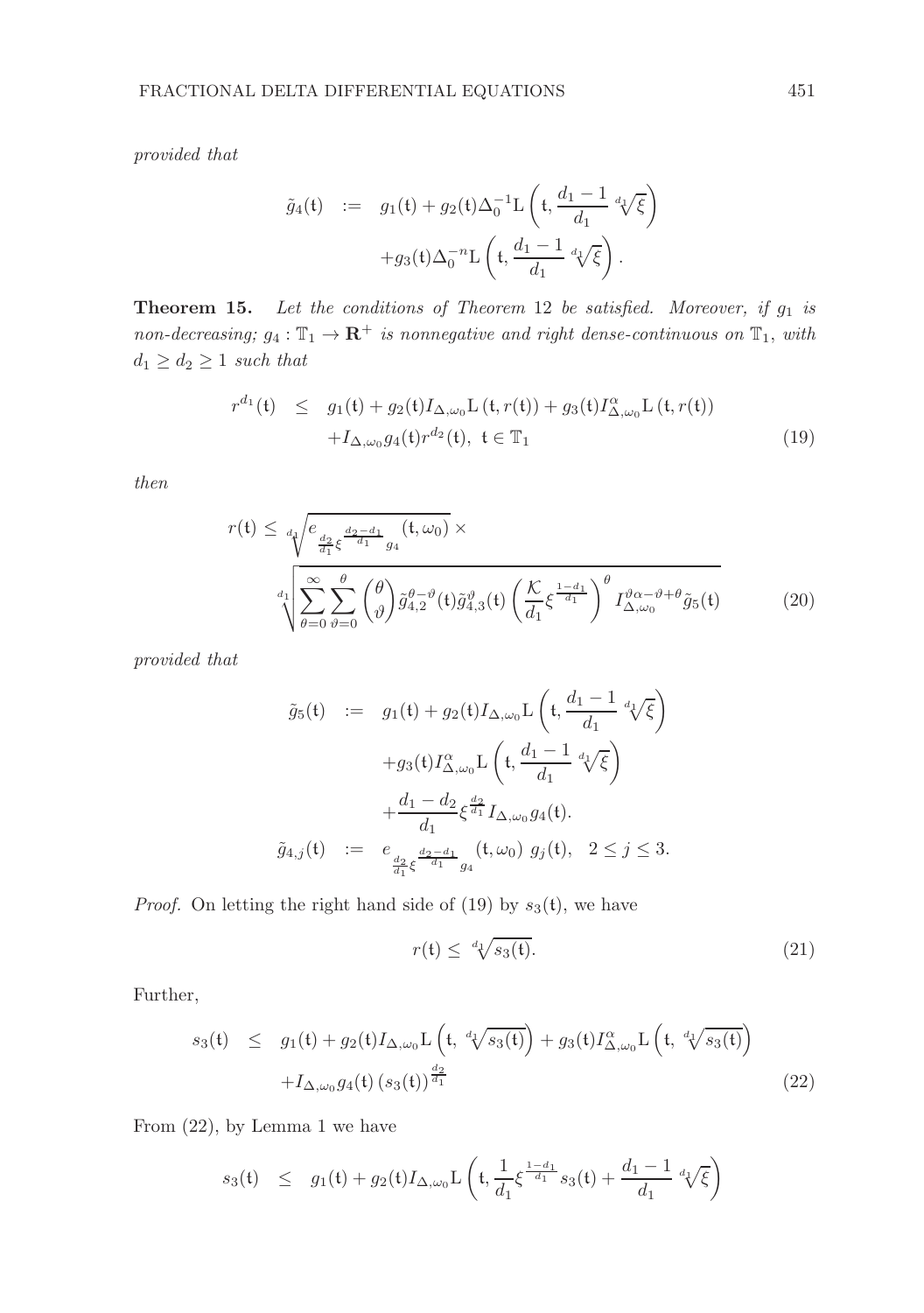$$
+g_3(t)I_{\Delta,\omega_0}^{\alpha}L\left(t,\frac{1}{d_1}\xi^{\frac{1-d_1}{d_1}}s_3(t)+\frac{d_1-1}{d_1}d_1\sqrt{\xi}\right) +I_{\Delta,\omega_0}\left\{g_4(t)\left(\frac{d_2}{d_1}\xi^{\frac{d_2-d_1}{d_1}}s_3(t)+\frac{d_1-d_2}{d_1}\xi^{\frac{d_2}{d_1}}\right)\right\}
$$
(23)

From (23), by Lipschitz continuity on L we obtain

$$
s_3(t) \leq g_1(t) + g_2(t)I_{\Delta,\omega_0} \left\{ \frac{\mathcal{K}}{d_1} \xi^{\frac{1-d_1}{d_1}} s_3(t) + \mathcal{L}\left(t, \frac{d_1 - 1}{d_1} \sqrt[d]{\xi}\right) \right\} + g_3(t)I_{\Delta,\omega_0}^{\alpha} \left\{ \frac{\mathcal{K}}{d_1} \xi^{\frac{1-d_1}{d_1}} s_3(t) + \mathcal{L}\left(t, \frac{d_1 - 1}{d_1} \sqrt[d]{\xi}\right) \right\} + \frac{d_2}{d_1} \xi^{\frac{d_2 - d_1}{d_1}} I_{\Delta,\omega_0} g_4(t) s_3(t) + \frac{d_1 - d_2}{d_1} \xi^{\frac{d_2}{d_1}} I_{\Delta,\omega_0} g_4(t) = \mathfrak{Z}(t) + \frac{d_2}{d_1} \xi^{\frac{d_2 - d_1}{d_1}} I_{\Delta,\omega_0} g_4(t) s_3(t), \quad t \in \mathbb{T}_0,
$$
\n(24)

provided that

$$
3(t) := g_1(t) + g_2(t)I_{\Delta,\omega_0}\left\{\frac{\mathcal{K}}{d_1}\xi^{\frac{1-d_1}{d_1}}s_3(t) + L\left(t, \frac{d_1-1}{d_1} \sqrt[d]{\xi}\right)\right\}
$$

$$
+ g_3(t)I_{\Delta,\omega_0}^{\alpha}\left\{\frac{\mathcal{K}}{d_1}\xi^{\frac{1-d_1}{d_1}}s_3(t) + L\left(t, \frac{d_1-1}{d_1} \sqrt[d]{\xi}\right)\right\}
$$

$$
+\frac{d_1-d_2}{d_1}\xi^{\frac{d_2}{d_1}}I_{\Delta,\omega_0}g_4(t).
$$

An application of [4, Theorems 6.4] on (24) yields:

$$
s_3(\mathfrak{t}) \leq 3(\mathfrak{t}) + \int_{\omega_0}^{\mathfrak{t}} e_{\frac{d_2}{d_1}\xi^{\frac{d_2 - d_1}{d_1}}g_4}(\mathfrak{t}, \sigma(w))3(w) \frac{d_2}{d_1}\xi^{\frac{d_2 - d_1}{d_1}}g_4(w) \Delta w
$$
  

$$
\leq 3(\mathfrak{t}) + 3(\mathfrak{t}) \int_{\omega_0}^{\mathfrak{t}} e_{\frac{d_2}{d_1}\xi^{\frac{d_2 - d_1}{d_1}}g_4}(\mathfrak{t}, \sigma(w)) \frac{d_2}{d_1}\xi^{\frac{d_2 - d_1}{d_1}}g_4(w) \Delta w \qquad (25)
$$

An application of [4, Theorems 2.39] on (25) yields:

$$
s_3(t) \leq 3(t) + 3(t) \left\{ e_{\frac{d_2}{d_1} \xi^{\frac{d_2 - d_1}{d_1}} g_4}(t, \omega_0) - e_{\frac{d_2}{d_1} \xi^{\frac{d_2 - d_1}{d_1}} g_4}(t, t) \right\}
$$
  
= 3(t) + 3(t) \left( e\_{\frac{d\_2}{d\_1} \xi^{\frac{d\_2 - d\_1}{d\_1}} g\_4}(t, \omega\_0) - 1 \right)  
= 3(t) e\_{\frac{d\_2}{d\_1} \xi^{\frac{d\_2 - d\_1}{d\_1}} g\_4}(t, \omega\_0),

and hence,

$$
3(t) \leq g_1(t) + g_2(t) I_{\Delta,\omega_0} \left\{ \frac{\mathcal{K}}{d_1} \xi^{\frac{1-d_1}{d_1}} 3(t) e_{\frac{d_2}{d_1} \xi^{\frac{d_2-d_1}{d_1}} g_4}(t,\omega_0) \right\}
$$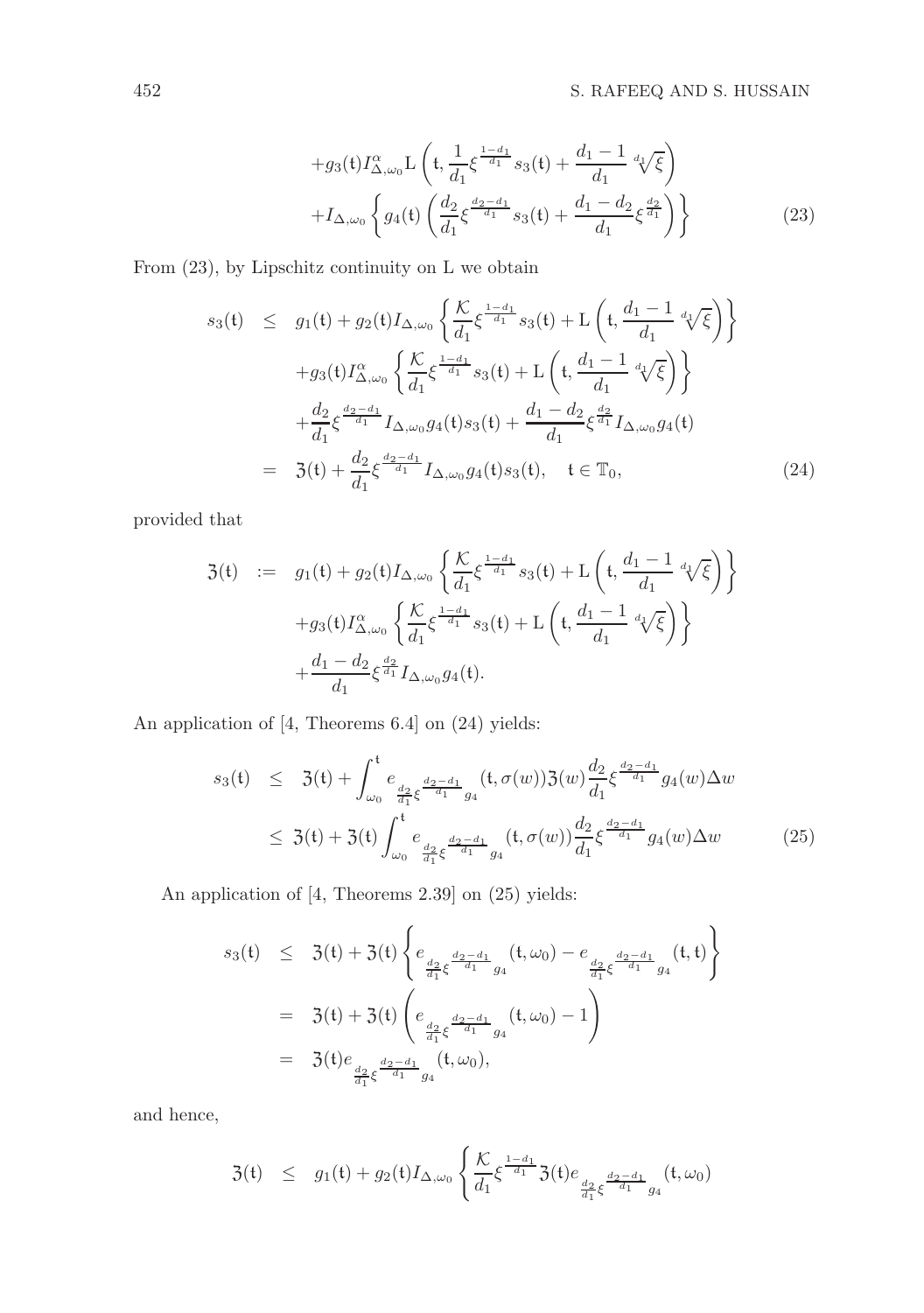+L 
$$
\left(t, \frac{d_1 - 1}{d_1} \sqrt[d_i]{\xi}\right)
$$
 +  $g_3(t)I_{\Delta,\omega_0}^{\alpha} \left\{\frac{\mathcal{K}}{d_1} \xi^{\frac{1-d_1}{d_1}} 3(t)$   
\n $\times e_{\frac{d_2}{d_1}\xi^{\frac{d_2 - d_1}{d_1}} g_4}(t, \omega_0) + L\left(t, \frac{d_1 - 1}{d_1} \sqrt[d_i]{\xi}\right)\right\}$   
\n+ $\frac{d_1 - d_2}{d_1} \xi^{\frac{d_2}{d_1}} I_{\Delta,\omega_0} g_4(t)$   
\n $\leq \tilde{g}_5(t) + \frac{\mathcal{K}}{d_1} \xi^{\frac{1-d_1}{d_1}} \tilde{g}_{4,2}(t) I_{\Delta,\omega_0} 3(t) + \frac{\mathcal{K}}{d_1} \xi^{\frac{1-d_1}{d_1}} \tilde{g}_{4,3}(t)$   
\n $\times I_{\Delta,\omega_0}^{\alpha} 3(t).$  (26)

Consider

$$
\mathfrak{A}_3 \phi(\mathfrak{t}) := \left( \frac{\mathcal{K}}{d_1} \xi^{\frac{1-d_1}{d_1}} \right) \tilde{g}_{4,2}(\mathfrak{t}) I_{\Delta,\omega_0} \phi(\mathfrak{t}) + \left( \frac{\mathcal{K}}{d_1} \xi^{\frac{1-d_1}{d_1}} \right) \tilde{g}_{4,3}(\mathfrak{t}) I_{\Delta,\omega_0}^{\alpha} \phi(\mathfrak{t}),
$$

for right dense-continuous function  $\phi(t)$  such that  $t \in \mathbb{T}_1$ . Then, in this case (26) is reshaped as:

$$
\mathfrak{Z}(\mathfrak{t}) \leq \tilde{g}_5(\mathfrak{t}) + \mathfrak{A}_3 \mathfrak{Z}(\mathfrak{t})
$$

Iterating the inequality for some  $\theta \in \mathbb{N}$ , one has

$$
\mathfrak{Z}(\mathfrak{t})\leq \sum_{\vartheta=0}^{\theta-1}\mathfrak{A}_3^\vartheta \tilde{g}_5(\mathfrak{t})+\mathfrak{A}_3^\theta \mathfrak{Z}(\mathfrak{t})
$$

We claim that the following inequality holds:

$$
\mathfrak{A}_{3}^{\theta}\mathfrak{Z}(\mathfrak{t}) \leq \sum_{\vartheta=0}^{\theta} {\theta \choose \vartheta} \tilde{g}_{4,2}^{\theta-\vartheta}(\mathfrak{t}) \tilde{g}_{4,3}^{\vartheta}(\mathfrak{t}) \left(\frac{\mathcal{K}}{d_{1}} \xi^{\frac{1-d_{1}}{d_{1}}}\right)^{\theta} I_{\Delta,\omega_{0}}^{\vartheta\alpha-\vartheta+\theta}\mathfrak{Z}(\mathfrak{t})
$$

for some  $\theta \in \mathbb{N}$ . This can be proved by following the parallel steps beyond the inequality (7). Ultimately, we get the inequality (20).  $\Box$ 

**Remark 16.** For  $\mathbb{T} = \mathbb{R}$ ;  $\omega_0 = 0$ ;  $q_2(t) \equiv 0$ , Theorem 15 coincides with [5, Theorem 4].

**Corollary 17.** Let  $g_k$ ,  $1 \leq k \leq 4$ , and r be non-negative real valued function defined on  $\mathbb{N}_0$ . Let L be non-negative real valued function defined on  $\mathbb{N}_0 \times \mathbb{R}^+$  such that  $0 \leq L(t,r) - L(t,s) \leq K(r-s)$  for  $r \geq s \geq 0$  and  $K > 0$ . Moreover, if  $g_i$ ,  $1 \leq i \leq 3$ , is nondecreasing such that

$$
r^{d_1}(\mathfrak{t}) \leq g_1(\mathfrak{t}) + g_2(\mathfrak{t})\Delta_0^{-1}L(\mathfrak{t}, r(\mathfrak{t})) + g_3(\mathfrak{t})\Delta_0^{-n}L(\mathfrak{t}, r(\mathfrak{t})) + \Delta_0^{-1}g_4(\mathfrak{t})r^{d_2}(\mathfrak{t}), \ \mathfrak{t} \in \mathbb{N}_0.
$$

Then, for  $d_1 \geq d_2 \geq 1$ ,  $\xi > 0$ ,  $n \in \mathbb{N}$ ,  $t, x, \theta, \vartheta \in \mathbb{N}_0$ ,

$$
r(\mathbf{t}) \leq \sqrt{\prod_{x=0}^{t-1} \left\{ 1 + \frac{d_2}{d_1} \xi^{\frac{d_2 - d_1}{d_1}} g_4(x) \right\}}
$$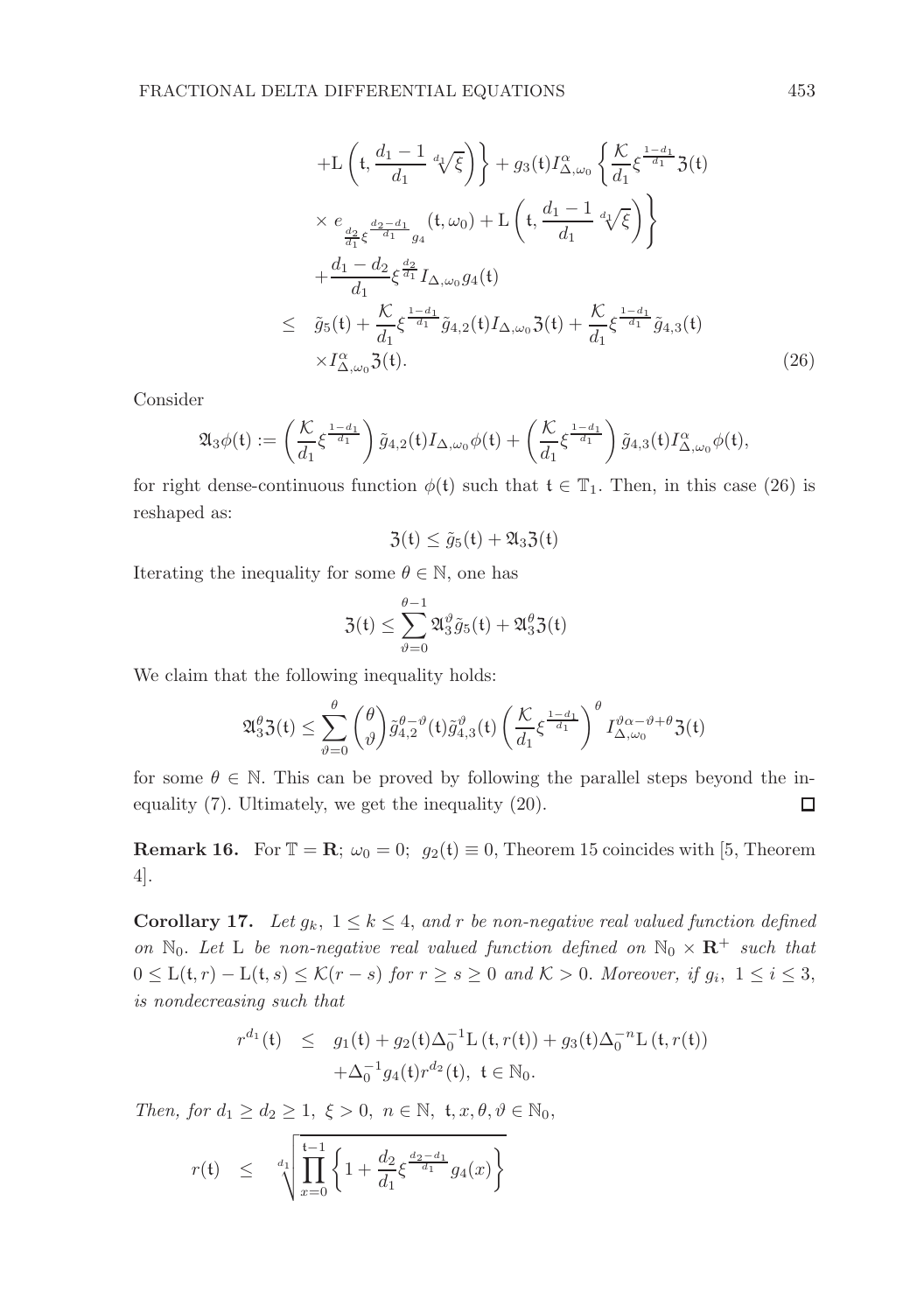$$
\times \sqrt[d_1]{\sum_{\theta=0}^{\infty}\sum_{\vartheta=0}^{\theta} \binom{\theta}{\vartheta} \tilde{\tilde{g}}_{4,2}^{\theta-\vartheta}(\mathfrak{t}) \tilde{\tilde{g}}_{4,3}^{\vartheta}(\mathfrak{t}) \left(\frac{\mathcal{K}}{d_1} \xi^{\frac{1-d_1}{d_1}}\right)^{\theta} \Delta_0^{-\vartheta n+\vartheta-\theta} \tilde{g}_6(\mathfrak{t})},
$$

provided that

$$
\tilde{g}_6(t) := g_1(t) + g_2(t)\Delta_0^{-1}L\left(t, \frac{d_1 - 1}{d_1} \sqrt[d]{\xi}\right) \n+ g_3(t)\Delta_0^{-n}L\left(t, \frac{d_1 - 1}{d_1} \sqrt[d]{\xi}\right) \n+ \frac{d_1 - d_2}{d_1} \xi^{\frac{d_2}{d_1}} \Delta_0^{-1} g_4(t).
$$
\n
$$
\tilde{g}_{4,j}(t) := \prod_{x=0}^{t-1} \left\{1 + \frac{d_2}{d_1} \xi^{\frac{d_2 - d_1}{d_1}} g_4(x)\right\} g_j(t), \ 2 \le j \le 3.
$$

**Theorem 18.** Let the conditions of Theorem 12 be satisfied. Moreover, if  $g_1$  is non-decreasing;  $g_4, g_5 : \mathbb{T}_1 \to \mathbb{R}^+$  are nonnegative and right dense-continuous on  $\mathbb{T}_1$ , with  $d_1 \geq d_2 \geq 1$ ,  $d_1 \geq d_3 \geq 1$ , such that

$$
r^{d_1}(\mathfrak{t}) \leq g_1(\mathfrak{t}) + g_2(\mathfrak{t}) I_{\Delta,\omega_0} \mathcal{L}(\mathfrak{t}, r(\mathfrak{t})) + g_3(\mathfrak{t}) I_{\Delta,\omega_0}^{\alpha} \mathcal{L}(\mathfrak{t}, r(\mathfrak{t})) + I_{\Delta,\omega_0} g_4(\mathfrak{t}) r^{d_2}(\mathfrak{t}) + I_{\Delta,\omega_0} g_5(\mathfrak{t}) r^{d_3}(\mathfrak{t}), \quad \mathfrak{t} \in \mathbb{T}_1.
$$

Then,

$$
r(t) \leq \sqrt[4]{\frac{e^{\frac{d_2}{d_1} \xi^{\frac{d_2-d_1}{d_1}} g_4 + \frac{d_3}{d_1} \xi^{\frac{d_3-d_1}{d_1}} g_5}}\times \sqrt[4]{\frac{\left(\sum_{\theta=0}^{\infty} \sum_{\theta=0}^{\theta} \binom{\theta}{\theta} \tilde{g}_{5,2}^{\theta - \vartheta}(t) \tilde{g}_{5,3}^{\vartheta}(t) \left(\frac{\mathcal{K}}{d_1} \xi^{\frac{1-d_1}{d_1}}\right)^{\theta} I_{\Delta,\omega_0}^{\vartheta \alpha - \vartheta + \theta} \tilde{g}_7(t)}}
$$

for  $\mathfrak{t} \in \mathbb{T}_1$ , provided that

$$
\tilde{g}_{7}(t) := g_{1}(t) + g_{2}(t)I_{\Delta,\omega_{0}}L\left(t, \frac{d_{1}-1}{d_{1}} \sqrt[d]{\xi}\right) \n+g_{3}(t)I_{\Delta,\omega_{0}}^{\alpha}L\left(t, \frac{d_{1}-1}{d_{1}} \sqrt[d]{\xi}\right) \n+ \frac{d_{1}-d_{2}}{d_{1}} \xi^{\frac{d_{2}}{d_{1}}}I_{\Delta,\omega_{0}}g_{4}(t) + \frac{d_{1}-d_{3}}{d_{1}} \xi^{\frac{d_{3}}{d_{1}}}I_{\Delta,\omega_{0}}g_{5}(t) \n\tilde{g}_{5,j}(t) := e_{\left(\frac{d_{2}}{d_{1}}\xi^{\frac{d_{2}-d_{1}}{d_{1}}}g_{4} + \frac{d_{3}}{d_{1}}\xi^{\frac{d_{3}-d_{1}}{d_{1}}}g_{5}\right)}(t, \omega_{0}) g_{j}(t), \quad 2 \leq j \leq 3.
$$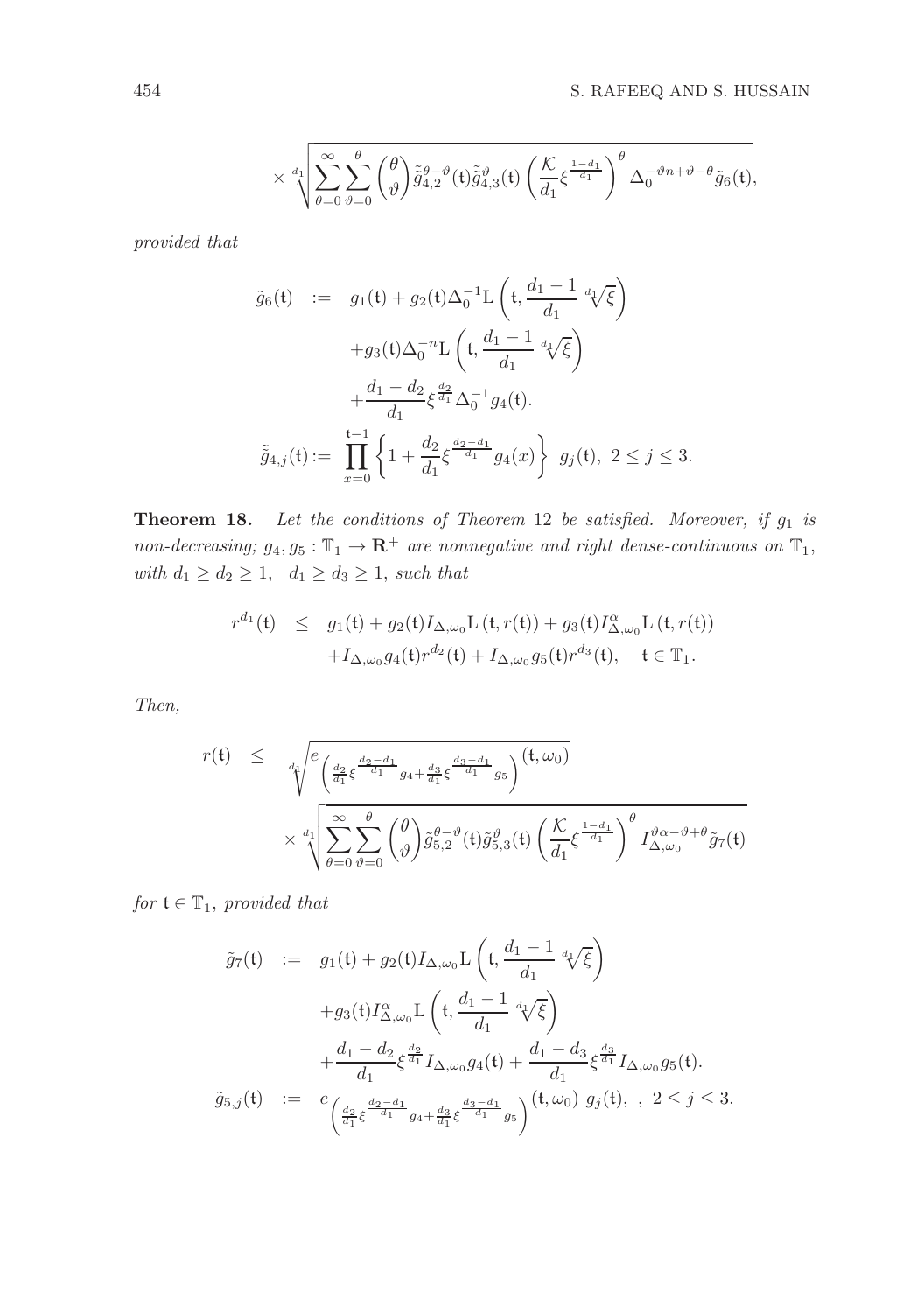#### 3. APPLICATIONS

Consider the following Cauchy type problem with Riemann-Liouville fractional derivative and nonlinear fractional ∆−stochastic differential equation

$$
D_{\Delta,\omega_0}^a y(\mathfrak{t}) = f(\mathfrak{t}, y(\mathfrak{t}));
$$
  
\n
$$
D_{\Delta,\omega_0}^{a-1} y(\omega_0) = \mathfrak{b}.
$$
\n(27)

$$
\Delta f(x(\mathbf{t})) = b(\mathbf{t}, f(x(\mathbf{t}))) \Delta \mathbf{t} + \sigma_1 (\mathbf{t}, f(x(\mathbf{t}))) \Delta \mathbf{t}^a \n+ \sigma_2 (\mathbf{t}, f(x(\mathbf{t}))) \Delta B_{\mathbf{t}}; \nf(x(\omega_0)) = f(x_0),
$$
\n(28)

where  $a \in (0,1)$ ,  $B_t$  is the standard Brownian motion.

The following result gives us the estimation of the solution of the Cauchy type initial value problem (27).

**Theorem 19.** Let  $a \in (0,1)$ ,  $\omega_0, t \in \mathbb{T}_1$  and  $G \in \mathbb{R}$  an open set. Let  $f : \mathbb{T}_1 \times G \to \mathbb{R}$ be a function such that  $f(t, y) \in L_{\Delta}[\omega_0, \omega)$  for any  $y \in G$ . If  $y(t) \in L_{\Delta}^a[\omega_0, \omega)$  such that  $|f(t, y)| \le |y|^b$ ,  $b \in (0, 1)$ . Then the cauchy type problem (27) has the following explicit bound

$$
|y(t)| \leq \sum_{\theta=0}^{\infty} \sum_{\vartheta=0}^{\theta} {\theta \choose \vartheta} \left(b\xi^{b-1}\right)^{\theta} I_{\Delta,\omega_0}^{\vartheta a-\vartheta+\theta} \widetilde{|\mathfrak{b}| h_{a-1}}(\mathfrak{t},\omega_0), \tag{29}
$$

provided that

$$
\widetilde{\left|\mathfrak{b}\right| h_{a-1}(\mathfrak{t},\omega_0)} \ := \ |\mathfrak{b}| h_{a-1}(\mathfrak{t},\omega_0) + (1-b)\xi^b \left\{ (\mathfrak{t} - \omega_0) + h_a(\mathfrak{t},\omega_0) \right\}.
$$

Here  $L_{\Delta}[\omega_0,\omega] := L_{\Delta,1}[\omega_0,\omega)$  be the space of  $\Delta$ -Lebesgue integrable functions in a finite interval  $[\omega_0, \omega]_{\mathbb{T}}$  and  $L^a_{\Delta}[\omega_0, \omega) := \{ y \in L_{\Delta}[\omega_0, \omega) : D^a_{\Delta, \omega_0} \in L_{\Delta}[\omega_0, \omega) \}.$ 

Proof. The equivalent integral form of the initial value problem (27) is

$$
y(\mathfrak{t}) = \mathfrak{b}h_{a-1}(\mathfrak{t},\omega_0) + I^a_{\Delta,\omega_0}f(\mathfrak{t},y(\mathfrak{t})).
$$

Then,

$$
|y(t)| \leq |b|h_{a-1}(t,\omega_0) + I^a_{\Delta,\omega_0} |f(t,y(t))|
$$
  
\n
$$
\leq |b|h_{a-1}(t,\omega_0) + I_{\Delta,\omega_0} |y(t)|^b + I^a_{\Delta,\omega_0} |y(t)|^b
$$
 (30)

An application of Theorem 9 to (30), yields the desired result.

Theorem 20. Let the conditions of Theorem 19 be satisfied. Moreover, if

$$
|f(x,r) - f(x,s)| \le |r - s|^b,
$$

then (27) has at most one solution.

 $\Box$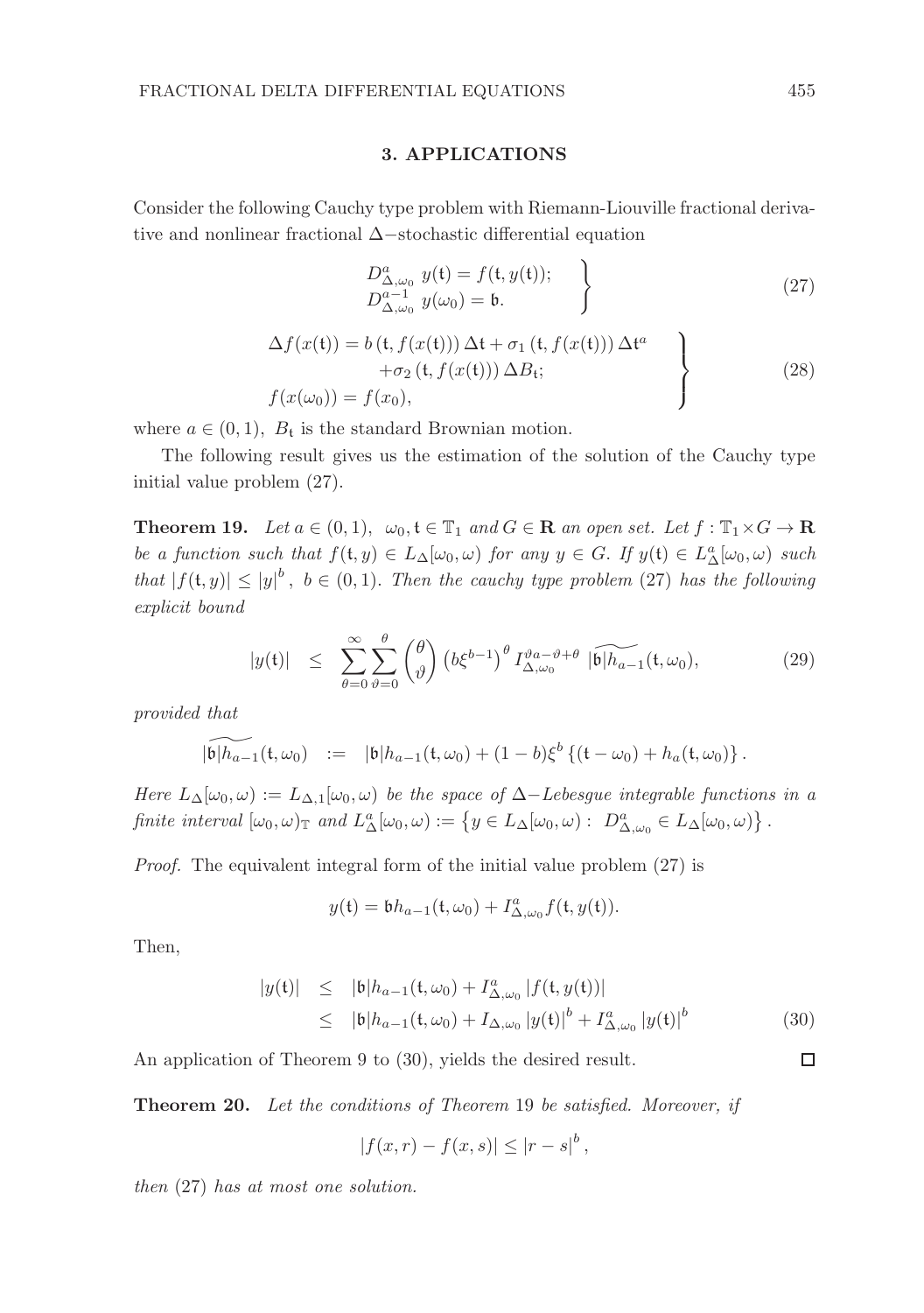*Proof.* Suppose that initial value problem (27) has two solutions  $r_i(t)$ ,  $1 \le i \le 2$ . We have

$$
r_i(\mathfrak{t}) = \mathfrak{b} h_{a-1}(\mathfrak{t}, \omega_0) + I^a_{\Delta, \omega_0} f(\mathfrak{t}, r_i(\mathfrak{t})), \quad 1 \le i \le 2.
$$

Hence,

$$
r_1(\mathfrak{t}) - r_2(\mathfrak{t}) = I^a_{\Delta,\omega_0} \left[ f(\mathfrak{t},r_1(\mathfrak{t})) - f(\mathfrak{t},r_2(\mathfrak{t})) \right]
$$

or

$$
|r_1(\mathfrak{t}) - r_2(\mathfrak{t})| \le I_{\Delta,\omega_0}^a |r_1(\mathfrak{t}) - r_2(\mathfrak{t})|^b + I_{\Delta,\omega_0} |r_1(\mathfrak{t}) - r_2(\mathfrak{t})|^b \tag{31}
$$

Considering  $|r_1(t) - r_2(t)|$  as one independent function and applying Theorem 9 to inequality (31), we get  $|r_1(t) - r_2(t)| \le 0$ . Therefor,  $r_1(t) = r_2(t)$ .  $\Box$ 

**Theorem 21.** Let  $(\Omega, F, P)$  be a complete probability space with an m−dimensional Brownian motion  $B(t) := (B_1(t), ..., B_m(t))^T$  defined on the space  $\mathbb{R}^n$ ,  $t > 0$  and  $a \in$  $(0,1)$ ; let  $w_0$  be a random variable such that  $E|w_0|^2 < \infty$ . Let  $b, \sigma_1 : [0, \omega]_{\mathbb{T}} \times \mathbb{R}^n \to \mathbb{R}^n$ and  $\sigma_2 : [0, \omega]_{\mathbb{T}} \times \mathbb{R}^n \to \mathbb{R}^{n \times m}$  be right dense-continuous on  $[0, \omega]_{\mathbb{T}}$ , continuous on  $\mathbb{R}^n$  and measurable. Let  $f : \mathbb{R}^n \to \mathbb{R}^n$  be continuous on  $\mathbb{R}^n$  such that:

$$
|b(t, f(x))|^2 + |\sigma_1(t, f(x))|^2 + |\sigma_2(t, f(x))|^2 \le K^2 \left(1 + |f(x)|^2\right) \tag{32}
$$

$$
|b(t, f(x)) - b(t, f(y))| + |\sigma_1(t, f(x)) - \sigma_1(t, f(y))|
$$
  
+  $|\sigma_2(t, f(x)) - \sigma_2(t, f(y))| \le L|f(x) - f(y)|$  (33)

for some constants K, L > 0. Then the  $\Delta$ −stochastic differential equation (28) has a t–continuous solution with a filtration  $F_{\mathfrak{t}}^{w_0}$  such that

$$
E\left[\int_0^\omega |f(x)|^2 \, \Delta \mathfrak{t}\right] < \infty.
$$

*Proof.* The integral form of the  $\Delta$ −stochastic differential equation (28) is as follows:

$$
f(x(t)) = f(w_0) + I_{\Delta,0} b(t, f(x(t))) + \Gamma(a+1)I_{\Delta,0}^a \sigma_1(t, f(x(t))) + \int_0^t \sigma_2(p, f(x(p))) \Delta B_p
$$
\n(34)

By the method of Picard-Lindelöf iteration, define iteratively  $f(x^{(0)}(t)) = f(\omega_0)$ , for some  $\vartheta \in \mathbb{N}$ , as follows:

$$
f(x^{(\vartheta+1)}(t)) = f(w_0) + I_{\Delta,0} b\left(t, f(x^{(\vartheta)}(t))\right)
$$

$$
+ \Gamma(a+1)I_{\Delta,0}^a \sigma_1\left(t, f(x^{(\vartheta)}(t))\right)
$$

$$
+ \int_0^t \sigma_2\left(p, f(x^{(\vartheta)}(p))\right) \Delta B_p. \tag{35}
$$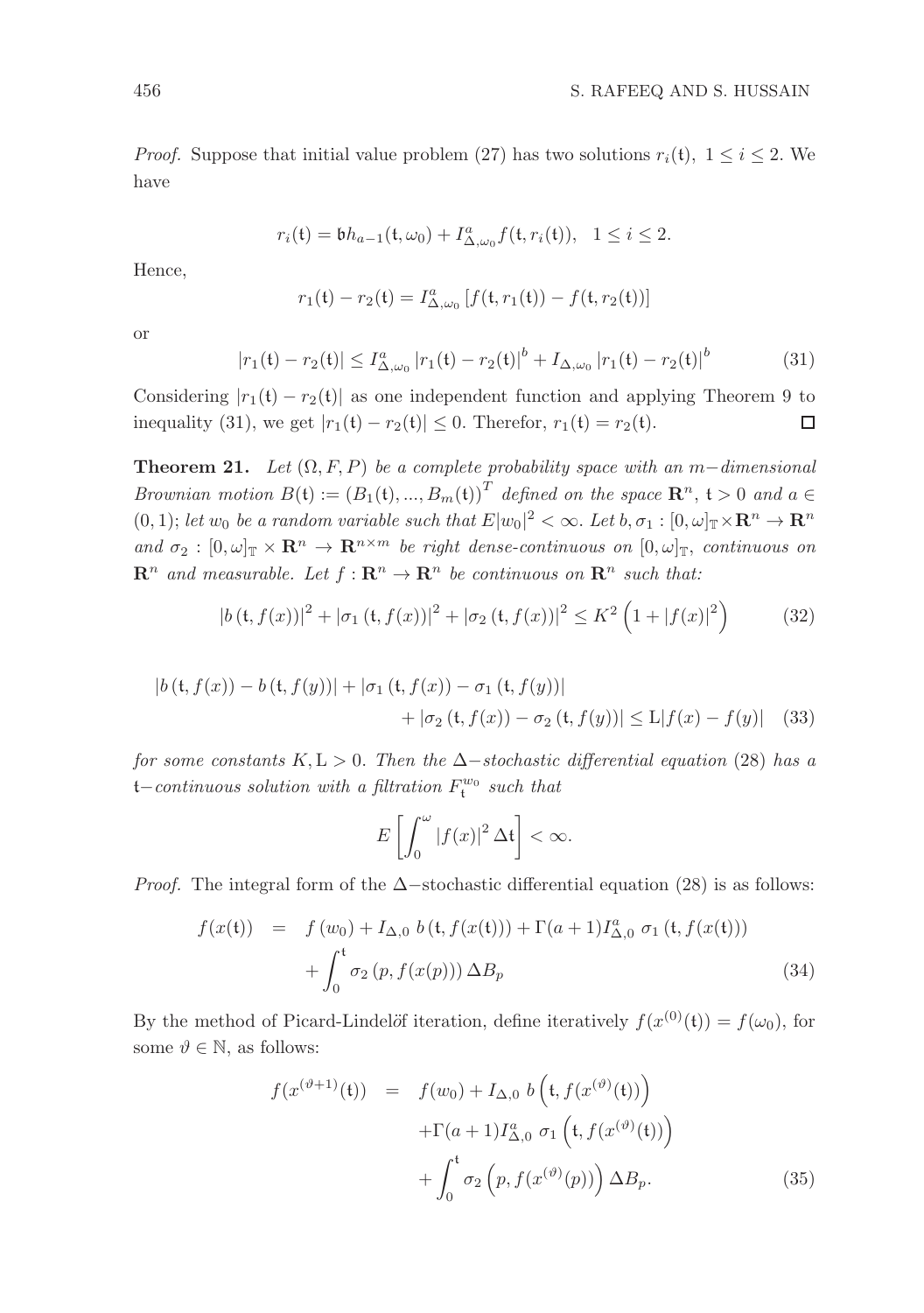Using the inequality  $|x + y + z|^2 \leq 3|x|^2 + 3|y|^2 + 3|z|^2$  and applying the Cauchy Schwartz inequality on the first two integral and Itô's Isometry on the third integral, yield the following:

$$
E\left|f\left(x^{(\vartheta+1)}(\mathfrak{t})\right)-f\left(x^{(\vartheta)}(\mathfrak{t})\right)\right|^2
$$
  
\n
$$
\leq 3tEI_{\Delta,0}\left[b\left(\mathfrak{t},f(x^{(\vartheta)}(\mathfrak{t}))\right)-b\left(\mathfrak{t},f(x^{(\vartheta-1)}(\mathfrak{t}))\right)\right]^2
$$
  
\n
$$
+3\left(\Gamma(a+1)\right)^2h_a(\mathfrak{t},0)
$$
  
\n
$$
\times EI_{\Delta,0}^a\left[\sigma_1\left(\mathfrak{t},f(x^{(\vartheta)}(\mathfrak{t}))\right)-\sigma_1\left(\mathfrak{t},f(x^{(\vartheta-1)}(\mathfrak{t}))\right)\right]^2
$$
  
\n
$$
+3EI_{\Delta,0}\left[\sigma_2\left(\mathfrak{t},f(x^{(\vartheta)}(\mathfrak{t}))\right)-\sigma_2\left(\mathfrak{t},f(x^{(\vartheta-1)}(\mathfrak{t}))\right)\right]^2.
$$
 (36)

An application of the Lipschitz condition (33), yields:

$$
E\left|f\left(x^{(\vartheta+1)}(\mathfrak{t})\right) - f\left(x^{(\vartheta)}(\mathfrak{t})\right)\right|^2
$$
  
\n
$$
\leq 3L^2(\mathfrak{t}+1)I_{\Delta,0}\left\{E\left|f\left(x^{(\vartheta)}(\mathfrak{t})\right) - f\left(x^{(\vartheta-1)}(\mathfrak{t})\right)\right|^2\right\}
$$
  
\n
$$
+3L^2\left(\Gamma(a+1)\right)^2 h_a(\mathfrak{t},0)
$$
  
\n
$$
\times I_{\Delta,0}^a\left\{E\left|f\left(x^{(\vartheta)}(\mathfrak{t})\right) - f\left(x^{(\vartheta-1)}(\mathfrak{t})\right)\right|^2\right\}.
$$
\n(37)

For continuous function  $\Psi(\mathfrak{t})$ , we define an operator  $\mathfrak C$  as follows:

$$
\mathfrak{C}\Psi(\mathfrak{t}) := 3L^2(\mathfrak{t}+1)I_{\Delta,0}\Psi(\mathfrak{t}) + 3L^2\left(\Gamma(a+1)\right)^2 h_a(\mathfrak{t},0)I_{\Delta,0}^a\Psi(\mathfrak{t})
$$
(38)

Repeated iterations on (37) for (38), yield

$$
E\left|f\left(x^{(\vartheta+1)}(\mathfrak{t})\right) - f\left(x^{(\vartheta)}(\mathfrak{t})\right)\right|^2
$$
\n
$$
\leq \mathfrak{C}\left(E\left|f\left(x^{(\vartheta)}(\mathfrak{t})\right) - f\left(x^{(\vartheta-1)}(\mathfrak{t})\right)\right|^2\right)
$$
\n
$$
\leq \cdots \leq \mathfrak{C}^{\vartheta-1}\left(E\left|f\left(x^{(2)}(\mathfrak{t})\right) - f\left(x^{(1)}(\mathfrak{t})\right)\right|^2\right)
$$
\n
$$
\leq \mathfrak{C}^{\vartheta}\left(E\left|f\left(x^{(1)}(\mathfrak{t})\right) - f\left(x^{(0)}(\mathfrak{t})\right)\right|^2\right) \tag{39}
$$

Again, from (35), applying the inequality  $|x + y + z|^2 \leq 3|x|^2 + 3|y|^2 + 3|z|^2$ , the Cauchy Schwartz inequality, the Itô's Isometry, the linear growth condition yields

$$
E\left|f\left(x^{(1)}(t)\right) - f\left(x^{(0)}(t)\right)\right|^2
$$
  
\n
$$
\leq 3K^2 \left(1 + E|f(w_0)|^2\right) \left\{t^2 + t + \left(\Gamma(a+1)\right)^2 \left(h_a(t,0)\right)^2\right\}.
$$

Then,

$$
\sup\left(E\left|f\left(x^{(1)}(\mathfrak{t})\right)-f\left(x^{(0)}(\mathfrak{t})\right)\right|^2\right)
$$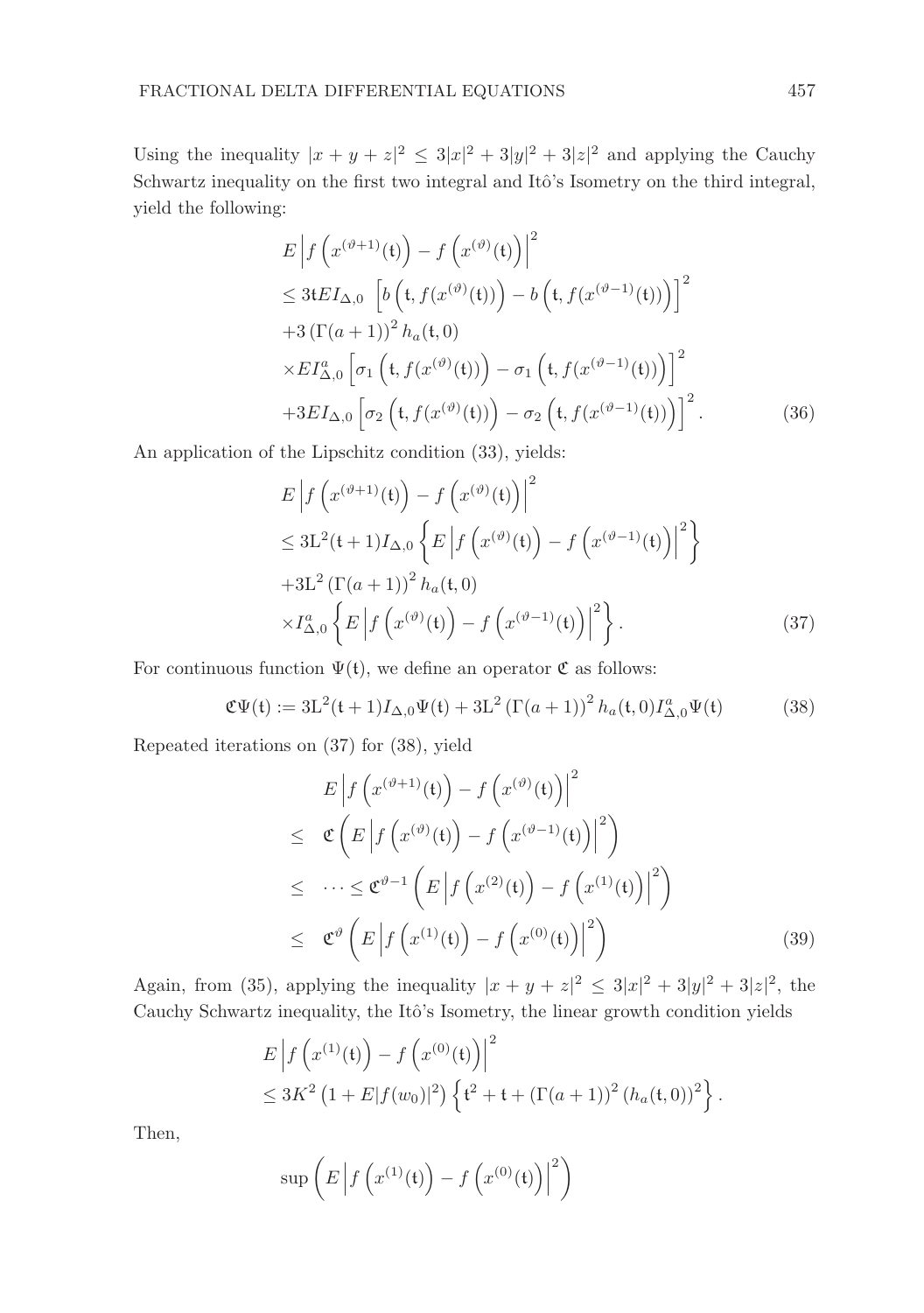$$
\leq 3K^2 \left(1 + E|f(w_0)|^2\right) \left\{\omega^2 + \omega + \left(\Gamma(a+1)\right)^2 \left(h_a(\omega, 0)\right)^2\right\} \tag{40}
$$

As,  $E | f (x^{(1)}(t)) - f (x^{(0)}(t)) |$  $2^2$  is continuous, the application of (7), (9), (39) and (40) yield:

$$
E\left|f\left(x^{(\vartheta+1)}(\mathfrak{t})\right)-f\left(x^{(\vartheta)}(\mathfrak{t})\right)\right|^2
$$
\n
$$
\leq \mathfrak{C}^{\vartheta}\left(E\left|f\left(x^{(1)}(\mathfrak{t})\right)-f\left(x^{(0)}(\mathfrak{t})\right)\right|^2\right)
$$
\n
$$
\leq 3K^2\left(1+E|f(w_0)|^2\right)\left\{\omega^2+\omega+\left(\Gamma(a+1)\right)^2\left(h_a(\omega,0)\right)^2\right\}
$$
\n
$$
\times \frac{1}{\Gamma(\vartheta a+1)}\left[3L^2\omega\left\{\mathfrak{t}+1+\omega^{a-1}\left(\Gamma(a+1)\right)^2h_a(\mathfrak{t},0)\right\}\right]^{\eta}.
$$

Therefore

$$
\sup_{\omega_0 \le t \le \omega} \left( E \left| f \left( x^{(\vartheta + 1)}(t) \right) - f \left( x^{(\vartheta)}(t) \right) \right|^2 \right) \n\le \frac{M_0}{\Gamma(\vartheta a + 1)} \left[ 3L^2 \omega \left\{ \omega + 1 + \omega^{a-1} \left( \Gamma(a+1) \right)^2 h_a(\omega, 0) \right\} \right]^{\vartheta}
$$
\n(41)

provided that

$$
M_0 := 3K^2 \left(1 + E|f(w_0)|^2\right) \left\{\omega^2 + \omega + \left(\Gamma(a+1)\right)^2 \left(h_a(\omega, 0)\right)^2\right\},\,
$$

Thus, for any  $\phi, \theta \in \mathbb{N}$  such that  $\phi > \theta > 0$ , we have

$$
\left\| f \left( x^{(\phi)}(t) \right) - f \left( x^{(\theta)}(t) \right) \right\|_{L^2_{\Delta}(\mathbb{P})}^2
$$
\n
$$
\leq \sum_{\vartheta = \theta}^{\phi} \left\| f \left( x^{(\vartheta + 1)}(t) \right) - f \left( x^{(\vartheta)}(t) \right) \right\|_{L^2_{\Delta}(\mathbb{P})}^2
$$
\n
$$
= \sum_{\vartheta = \theta}^{\phi} \int_0^{\omega} E \left| f \left( x^{(\vartheta + 1)}(t) \right) - f \left( x^{(\vartheta)}(t) \right) \right|^2 \Delta t
$$
\n
$$
\leq M_0 \sum_{\vartheta = \theta}^{\phi} \frac{\left( 3L^2 \omega \right)^{\vartheta}}{\left( \vartheta + 1 \right) \Gamma(\vartheta a + 1)}
$$
\n
$$
\times \left[ \omega + 1 + \omega^{a-1} \left( \Gamma(a+1) \right)^2 h_a(\omega, 0) \right]^{\vartheta + 1} \to 0,
$$

for sufficiently large  $\phi$ ,  $\theta$ .

From Doob's maximal inequality for martingales, we get

$$
\sum_{\vartheta=1}^{\infty} \mathbb{P}\left[\sup_{\omega_0 \le t \le \omega} \left| f\left(x^{(\vartheta+1)}(t)\right) - f\left(x^{(\vartheta)}(t)\right) \right| > \frac{1}{\vartheta^2} \right]
$$
  

$$
\le M_0 \sum_{\vartheta=1}^{\infty} \frac{\left[3L^2 \omega \left\{\omega + 1 + \omega^{a-1} \left(\Gamma(a+1)\right)^2 h_a(\omega, 0)\right\}\right]^{\vartheta}}{\Gamma(\vartheta a + 1)} \vartheta^4 < +\infty
$$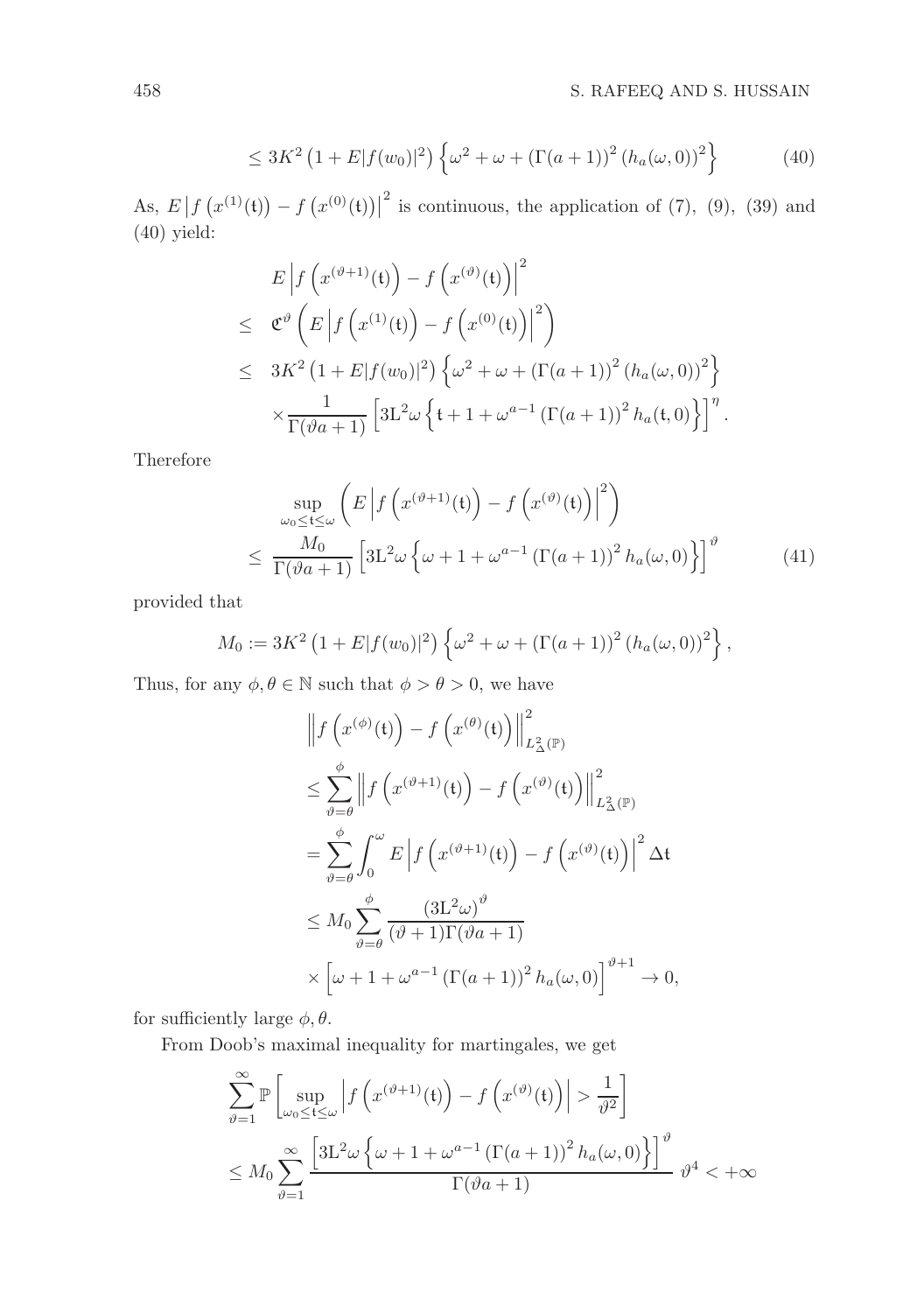The Borel's cantelli Lemma yields:

$$
\mathbb{P}\left\{\sup_{\omega_0\leq t\leq \omega}\left|f\left(x^{(\vartheta+1)}(t)\right)-f\left(x^{(\vartheta)}(t)\right)\right|>\frac{1}{\vartheta^2}\text{ for infinitely many }\vartheta\right\}=0,
$$

so there exist a random variable  $f(x(t))$  which is almost surely uniformly continuous on  $[\omega_0, \omega]$ , such that:

$$
f\left(x^{(\vartheta)}(\mathfrak{t})\right) = f\left(x^{(0)}(\mathfrak{t})\right) + \sum_{\theta=0}^{\vartheta-1} \left[ f\left(x^{(\theta+1)}(\mathfrak{t})\right) - f\left(x^{(\theta)}(\mathfrak{t})\right) \right] \stackrel{\vartheta \to \infty}{\longrightarrow} f\left(x(\mathfrak{t})\right).
$$

Since  $f(x^{(\vartheta)}(t))$  is continuous in t for any  $\vartheta \in \mathbb{N}$ , so  $f(x(t))$  is also t–continuous. Therefore,

$$
f(w_0) + I_{\Delta,0} b\left(t, f(x^{(\vartheta)}(t))\right) + \Gamma(a+1)I_{\Delta,0}^a \sigma_1\left(t, f(x^{(\vartheta)}(t))\right)
$$

$$
+ \int_0^t \sigma_2\left(p, f(x^{(\vartheta)}(p))\right) \Delta B_p \stackrel{\vartheta \to \infty}{\longrightarrow} f(x(t)),
$$

for a stochastic process  $f(x(t))$  satisfying (34).

#### REFERENCES

- [1] F. M. Atici, S. Sengül, Modeling with fractional difference equations, J. Math. Anal. Appl., 369 (2010), 1-9.
- [2] N. R. O. Bastos, Fractional calculus on time scales, Ph.D thesis, The university of Aveiro, Aveiro, Portugal (2012).
- [3] M. Bohner, G. Sh. Guseinov, The convolution on time scales, Abst. Appl. Anal., Article ID 58373, 2007 (2007), 1-24.
- [4] M. Bohner, A. Peterson, Dynamic equations on time scales, An introduction with applications, Birkh¨aauser, Bostan, Mass, USA (2001).
- [5] Q. Feng, F. Meng, Some new Gronwall-type inequalities arising in the research of fractional differential equations, J. Inequal. Appl., 429 (2013), 1-8.
- [6] B. Guo, Q. Li, Existence of the global smooth solution to a frcational nonlinear Schrodinger system in atomic Bose-Einstein condensates, J. Appl. Anal. Comput.,  $5(4)(2015)$ , 793-808.
- [7] S. Hilger, Analysis on measure chains-a unified approach to continuous and discrete calculus, Results in Math., 18 (1-2) (1990), 18-56.
- [8] F. Jiang, F. Meng, Explicit bounds on some new nonlinear integral inequality with delay, J. Comput. Appl. Math., 205 (2007), 479-486.

 $\Box$